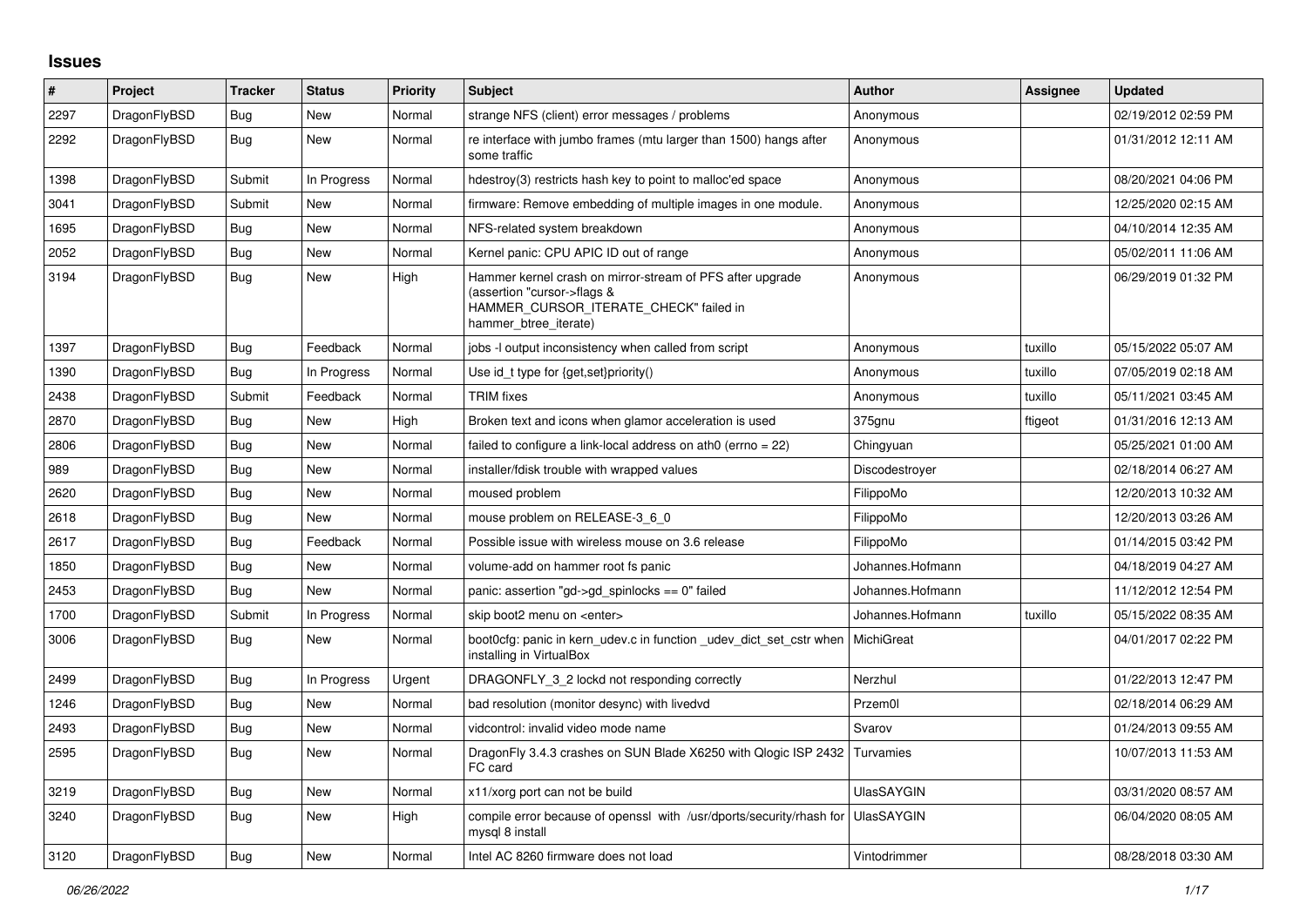| $\#$ | Project      | <b>Tracker</b> | <b>Status</b> | <b>Priority</b> | <b>Subject</b>                                                                                                               | Author             | Assignee | <b>Updated</b>      |
|------|--------------|----------------|---------------|-----------------|------------------------------------------------------------------------------------------------------------------------------|--------------------|----------|---------------------|
| 2852 | DragonFlyBSD | <b>Bug</b>     | New           | Normal          | Hammer File System - hangs on undo during system boot / mount -<br>will not recover on DragonFlyBSD newer than 3.6.0         | abale              |          | 05/11/2021 04:07 AM |
| 1941 | DragonFlyBSD | <b>Bug</b>     | New           | Normal          | wlan config crash                                                                                                            | abandon.every.hope |          | 12/24/2010 07:54 PM |
| 2250 | DragonFlyBSD | <b>Bug</b>     | New           | Normal          | Kernel panic                                                                                                                 | adamk              |          | 11/23/2018 01:10 AM |
| 3300 | DragonFlyBSD | <b>Bug</b>     | New           | Normal          | Running Xvnc from TigerVNC package through the INETD daemon<br>in TCP WAIT mode fails hard                                   | adrian             |          | 01/08/2022 04:25 AM |
| 3301 | DragonFlyBSD | <b>Bug</b>     | New           | Normal          | Gkrellm from the packages is not showing logged in users in main<br>window, logged in users always $== 0$                    | adrian             |          | 01/08/2022 04:24 AM |
| 3299 | DragonFlyBSD | <b>Bug</b>     | In Progress   | Normal          | DragonFlyBSD reports utterly wrong uptime (most of the time, right<br>after booting in)                                      | adrian             |          | 11/11/2021 01:43 PM |
| 2210 | DragonFlyBSD | <b>Bug</b>     | New           | Normal          | Bugtracker cannot assign default project for new users                                                                       | ahuete.devel       |          | 11/17/2011 11:30 AM |
| 1824 | DragonFlyBSD | <b>Bug</b>     | Feedback      | Normal          | kernel panic, x86, 2.7.3.859.ge5104                                                                                          | akirchhoff135014   |          | 03/10/2013 07:49 AM |
| 1714 | DragonFlyBSD | <b>Bug</b>     | New           | Low             | hwpmc                                                                                                                        | alexh              | swildner | 08/18/2012 02:03 PM |
| 1921 | DragonFlyBSD | <b>Bug</b>     | In Progress   | Normal          | we miss mlockall                                                                                                             | alexh              | tuxillo  | 06/18/2022 04:08 AM |
| 2520 | DragonFlyBSD | <b>Bug</b>     | <b>New</b>    | Normal          | panic: assertion "IS_SERIALIZED((ifp->if_serializer))" failed in<br>if default serialize assert at /usr/src/sys/net/if.c:437 | ano                |          | 03/09/2013 12:14 AM |
| 2329 | DragonFlyBSD | <b>Bug</b>     | <b>New</b>    | Normal          | ibm x3550 & acpi                                                                                                             | ano                |          | 06/03/2014 11:37 AM |
| 3209 | DragonFlyBSD | Bug            | New           | Normal          | svc has some minor bugs                                                                                                      | arcade@b1t.name    |          | 10/24/2019 09:08 AM |
| 2877 | DragonFlyBSD | <b>Bug</b>     | <b>New</b>    | Low             | sed fails when working with UTF-8 locale and non-UTF symbols                                                                 | arcade@b1t.name    |          | 12/30/2015 11:20 AM |
| 2882 | DragonFlyBSD | <b>Bug</b>     | <b>New</b>    | Low             | bridge sends packets from individual interfaces                                                                              | arcade@b1t.name    |          | 01/09/2016 12:43 PM |
| 2878 | DragonFlyBSD | Bug            | New           | Low             | [fix] CCVER problem when using clang and cpu extensions<br>(intrinsics)                                                      | arcade@b1t.name    |          | 06/24/2016 04:25 AM |
| 3311 | DragonFlyBSD | Bug            | New           | Low             | TrueCrypt support may cause kernel crash                                                                                     | arcade@b1t.name    |          | 04/29/2022 06:19 AM |
| 3278 | DragonFlyBSD | <b>Bug</b>     | New           | Normal          | Second screen image is distorted                                                                                             | arcade@b1t.name    |          | 07/10/2021 03:36 AM |
| 1148 | DragonFlyBSD | <b>Bug</b>     | In Progress   | Low             | BCM4311 wireless network adapter detected but not functional                                                                 | archimedes.gaviola |          | 05/11/2021 04:00 AM |
| 2107 | DragonFlyBSD | Bug            | New           | Normal          | 2.10.1 sata dvd drive issue                                                                                                  | ausppc             |          | 07/31/2011 08:41 PM |
| 331  | DragonFlyBSD | <b>Bug</b>     | In Progress   | Normal          | ftpsesame (aka Bridging S01E03)                                                                                              | bastyaelvtars      |          | 03/09/2013 12:28 PM |
| 3132 | DragonFlyBSD | <b>Bug</b>     | New           | Low             | unifdef mined                                                                                                                | bcallah            |          | 04/26/2018 08:34 PM |
| 1718 | DragonFlyBSD | <b>Bug</b>     | Feedback      | Normal          | IDE disk drive not detected by x86_64 2.6.1 Live CD                                                                          | bcox               |          | 11/27/2021 08:25 AM |
| 3282 | DragonFlyBSD | Bug            | <b>New</b>    | Normal          | unexpected errno value from fopen()                                                                                          | bhaible            |          | 07/10/2021 03:34 AM |
| 3283 | DragonFlyBSD | <b>Bug</b>     | New           | Normal          | mknodat() cannot create FIFOs                                                                                                | bhaible            |          | 07/10/2021 03:34 AM |
| 3284 | DragonFlyBSD | <b>Bug</b>     | New           | Normal          | Wrong towlower() result for U+038A                                                                                           | bhaible            |          | 07/10/2021 03:34 AM |
| 3281 | DragonFlyBSD | <b>Bug</b>     | <b>New</b>    | Normal          | Crash after leaving unattended for a while                                                                                   | bhaible            |          | 07/10/2021 03:32 AM |
| 1882 | DragonFlyBSD | <b>Bug</b>     | <b>New</b>    | Low             | Idea for handling new USB vendor/device codes                                                                                | bmk                |          | 10/20/2010 12:15 PM |
| 3110 | DragonFlyBSD | <b>Bug</b>     | New           | Normal          | crash with ipfw3 under load                                                                                                  | bnegre82           |          | 12/09/2017 06:22 AM |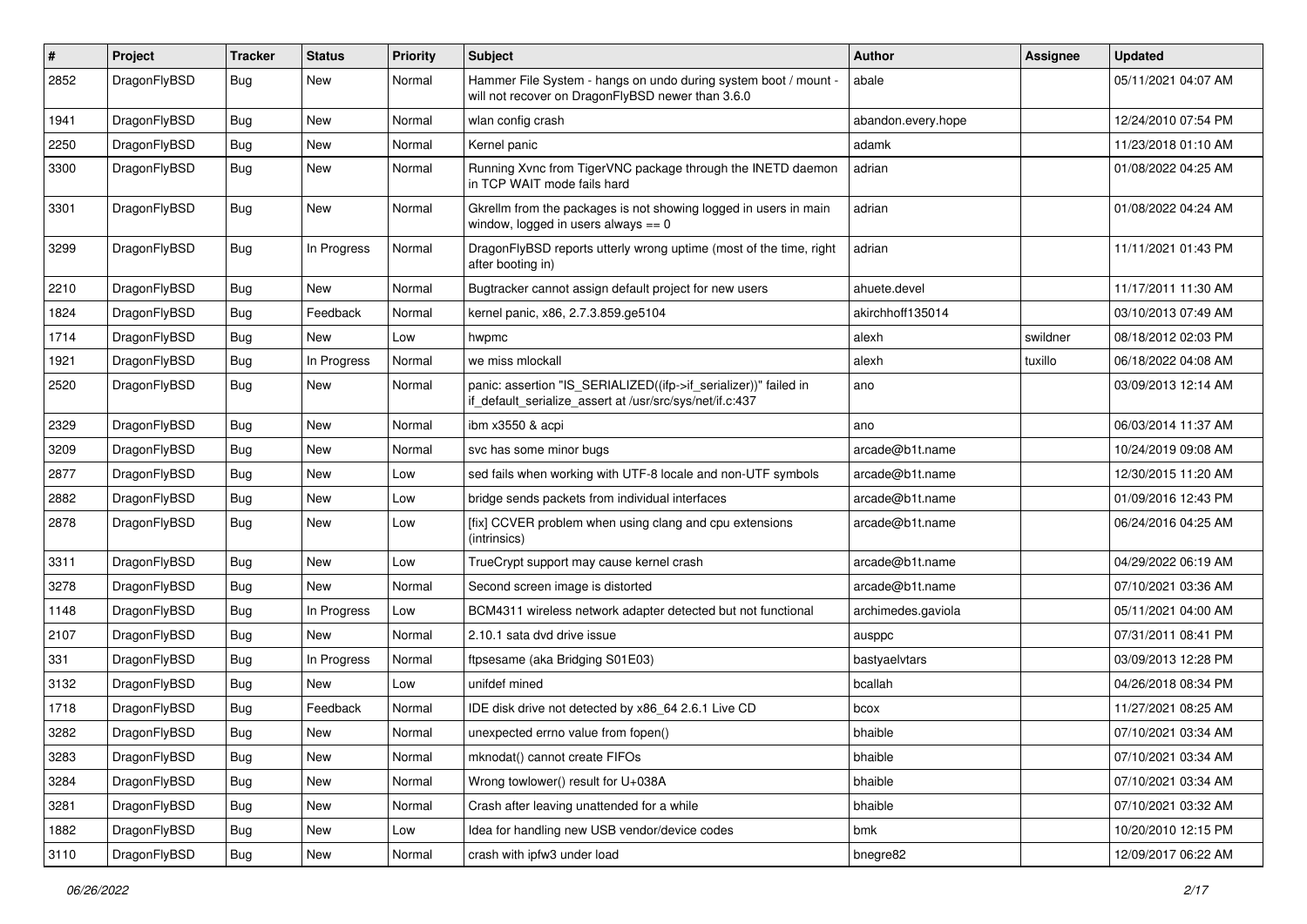| $\vert$ # | Project      | <b>Tracker</b> | <b>Status</b> | <b>Priority</b> | <b>Subject</b>                                                                                                | Author     | <b>Assignee</b> | <b>Updated</b>      |
|-----------|--------------|----------------|---------------|-----------------|---------------------------------------------------------------------------------------------------------------|------------|-----------------|---------------------|
| 3101      | DragonFlyBSD | Bug            | New           | Low             | PFI CGI install not working in dragonflybsd 5.0.1 USB install                                                 | bnegre82   |                 | 05/11/2021 04:14 AM |
| 1594      | DragonFlyBSD | Bug            | <b>New</b>    | Normal          | Kernel panic during boot from Live CD on Dell E6400                                                           | bodie      |                 | 05/11/2021 03:54 AM |
| 1521      | DragonFlyBSD | <b>Bug</b>     | Feedback      | Normal          | amd64 2.4 livecd won't mount root at boot                                                                     | bolapara   |                 | 01/28/2018 03:45 AM |
| 2115      | DragonFlyBSD | <b>Bug</b>     | New           | Normal          | [msk] system freeze after receive some paquet                                                                 | bsdsx      |                 | 08/22/2011 10:22 AM |
| 725       | DragonFlyBSD | Bug            | In Progress   | Low             | 'make distribution' fails w/'ro' /usr/obj                                                                     | c.turner   |                 | 03/09/2013 01:01 PM |
| 2319      | DragonFlyBSD | <b>Bug</b>     | New           | Normal          | crypt/passwd forward compat                                                                                   | c.turner1  |                 | 02/28/2012 12:39 PM |
| 2265      | DragonFlyBSD | <b>Bug</b>     | New           | Normal          | mbsrtowcs does not properly handle invalid mbstate t in ps                                                    | c.turner1  | swildner        | 01/10/2012 07:56 PM |
| 1618      | DragonFlyBSD | <b>Bug</b>     | Feedback      | Normal          | collision for 'struct pmap' when using RPC and <sys user.h=""></sys>                                          | carenas    |                 | 05/11/2021 04:05 AM |
| 3143      | DragonFlyBSD | <b>Bug</b>     | <b>New</b>    | Normal          | assertion "0" failed in hammer2 inode xop chain sync                                                          | cbin       |                 | 07/18/2018 12:50 PM |
| 2859      | DragonFlyBSD | Bug            | New           | Low             | Installer configuration menu always highlights "Select timezone", no<br>matter which step was last completed. | cgag       |                 | 12/02/2015 01:54 PM |
| 2858      | DragonFlyBSD | Bug            | New           | Low             | Installer "Local or UTC" question should have "No" selected by<br>default.                                    | cgag       |                 | 12/02/2015 01:18 PM |
| 3139      | DragonFlyBSD | Bug            | New           | Normal          | USB Mouse Does Not Work in DragonflyBSD guest on VirtualBox                                                   | chiguy1256 |                 | 06/24/2018 10:14 PM |
| 3280      | DragonFlyBSD | <b>Bug</b>     | <b>New</b>    | Normal          | KMS console and i915(4) not working in 6.0                                                                    | cmusser    |                 | 07/10/2021 03:35 AM |
| 2736      | DragonFlyBSD | <b>Bug</b>     | New           | High            | kernel panics on acpi_timer_probe function                                                                    | cnb        |                 | 05/11/2021 03:55 AM |
| 2735      | DragonFlyBSD | <b>Bug</b>     | New           | Urgent          | iwn panics SYSSASSERT                                                                                         | cnb        |                 | 05/11/2021 03:55 AM |
| 1481      | DragonFlyBSD | Bug            | Feedback      | Normal          | panic: assertion: kva_p(buf) in soopt_from_kbuf (after ipfw pipe<br>show, 2.2.1-R)                            | combiner   |                 | 05/11/2021 04:01 AM |
| 1307      | DragonFlyBSD | Bug            | In Progress   | Normal          | hammer tid -2 shows unexpected result                                                                         | corecode   |                 | 10/18/2016 05:29 PM |
| 1538      | DragonFlyBSD | <b>Bug</b>     | <b>New</b>    | Low             | mountroot should probe file systems                                                                           | corecode   | alexh           | 11/24/2010 06:35 PM |
| 341       | DragonFlyBSD | <b>Bug</b>     | <b>New</b>    | Normal          | Vinum erroneously repors devices as busy                                                                      | corecode   | swildner        | 01/21/2012 04:50 AM |
| 742       | DragonFlyBSD | <b>Bug</b>     | In Progress   | Normal          | umount problems with multiple mounts                                                                          | corecode   | tuxillo         | 06/25/2022 04:02 AM |
| 731       | DragonFlyBSD | <b>Bug</b>     | New           | Normal          | system freeze on "slice too large"                                                                            | corecode   | tuxillo         | 06/25/2022 04:01 AM |
| 901       | DragonFlyBSD | <b>Bug</b>     | Feedback      | Normal          | route show needs to get data from all cpus                                                                    | corecode   | tuxillo         | 05/11/2021 03:50 AM |
| 1440      | DragonFlyBSD | Bug            | New           | Normal          | ptrace/gdb doesn't work after process blocks SIGTRAP                                                          | corecode   | tuxillo         | 05/11/2021 03:52 AM |
| 847       | DragonFlyBSD | <b>Bug</b>     | Feedback      | Normal          | processes getting stuck on mount point                                                                        | corecode   | tuxillo         | 05/11/2021 03:50 AM |
| 1583      | DragonFlyBSD | <b>Bug</b>     | In Progress   | Normal          | panic: assertion: cursor->trans->sync_lock_refs > 0 in<br>hammer_recover_cursor                               | corecode   | tuxillo         | 05/11/2021 03:53 AM |
| 1030      | DragonFlyBSD | <b>Bug</b>     | In Progress   | Normal          | msdosfs umount panic                                                                                          | corecode   | tuxillo         | 05/11/2021 03:51 AM |
| 1556      | DragonFlyBSD | <b>Bug</b>     | New           | Normal          | many processes stuck in "hmrrcm", system unusable                                                             | corecode   | tuxillo         | 05/11/2021 03:52 AM |
| 1528      | DragonFlyBSD | <b>Bug</b>     | In Progress   | Normal          | ktrace does not show proper return values for pipe(2)                                                         | corecode   | tuxillo         | 05/11/2021 03:52 AM |
| 911       | DragonFlyBSD | <b>Bug</b>     | Feedback      | Normal          | kldload/kernel linker can exceed malloc reserve and panic system                                              | corecode   | tuxillo         | 05/11/2021 03:51 AM |
| 1475      | DragonFlyBSD | <b>Bug</b>     | In Progress   | Normal          | kernel blocks with low memory and syscons setting a high res mode<br>/ scrollback                             | corecode   | tuxillo         | 05/11/2021 03:52 AM |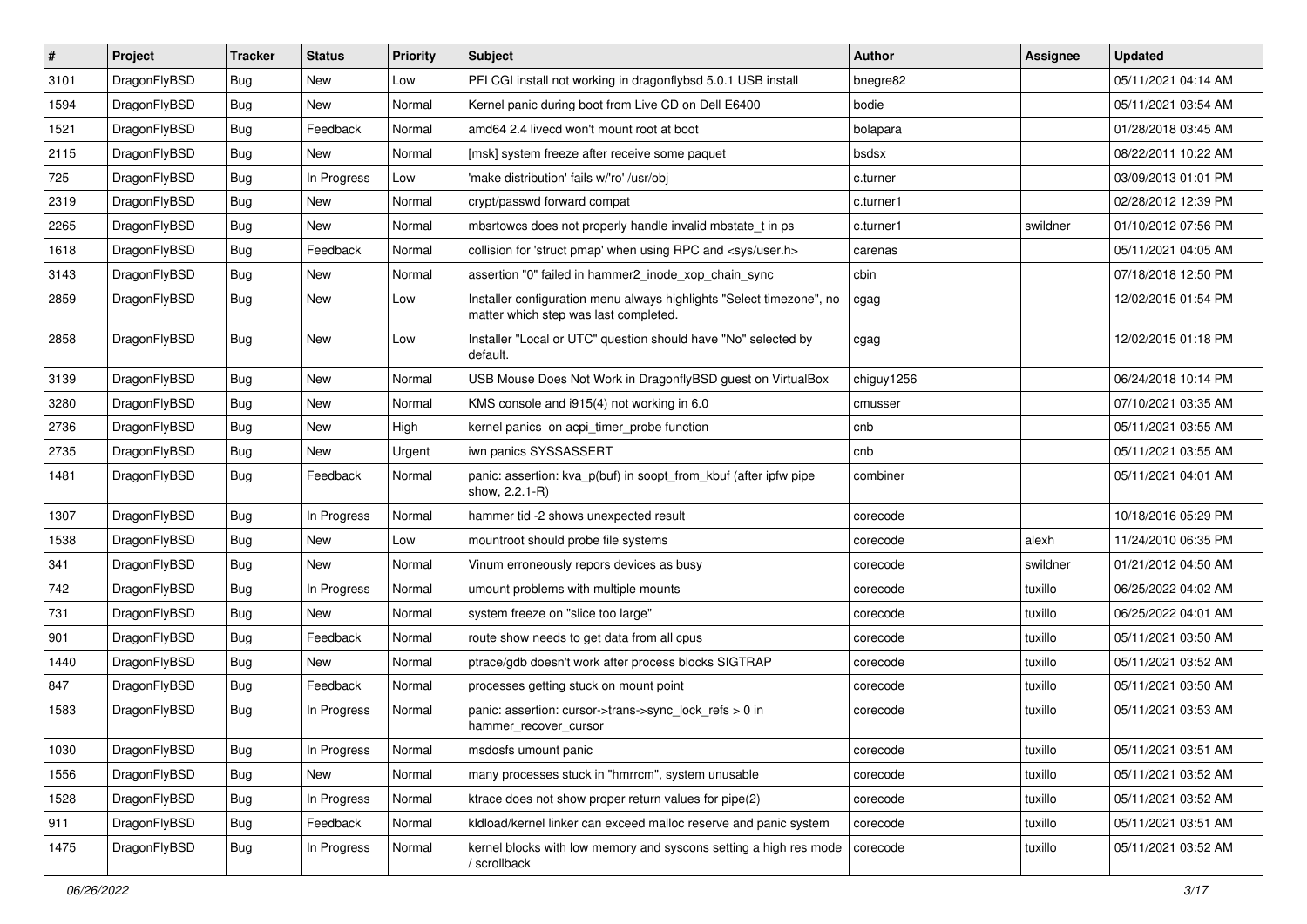| #    | Project      | Tracker    | <b>Status</b> | <b>Priority</b> | <b>Subject</b>                                                                                         | <b>Author</b> | Assignee | <b>Updated</b>      |
|------|--------------|------------|---------------|-----------------|--------------------------------------------------------------------------------------------------------|---------------|----------|---------------------|
| 1474 | DragonFlyBSD | <b>Bug</b> | New           | Normal          | ithread 1 unexpectedly rescheduled                                                                     | corecode      | tuxillo  | 05/11/2021 03:52 AM |
| 781  | DragonFlyBSD | <b>Bug</b> | In Progress   | Normal          | fdisk uses wrong geometry on usb flash drives                                                          | corecode      | tuxillo  | 05/11/2021 03:50 AM |
| 1547 | DragonFlyBSD | Bug        | In Progress   | Normal          | disklabel64 automatic sizing                                                                           | corecode      | tuxillo  | 05/11/2021 03:52 AM |
| 1584 | DragonFlyBSD | <b>Bug</b> | In Progress   | Normal          | can't use ssh from jail: debug1: read passphrase: can't open<br>/dev/tty: Device busy                  | corecode      | tuxillo  | 05/11/2021 03:53 AM |
| 1587 | DragonFlyBSD | <b>Bug</b> | Feedback      | Normal          | can't gdb across fork                                                                                  | corecode      | tuxillo  | 05/11/2021 03:54 AM |
| 1442 | DragonFlyBSD | <b>Bug</b> | New           | Normal          | blocking SIGSEGV and triggering a segment violation produces an<br>all CPU consuming process           | corecode      | tuxillo  | 05/11/2021 03:52 AM |
| 1287 | DragonFlyBSD | <b>Bug</b> | Feedback      | Normal          | altq configuration doesn't work                                                                        | corecode      | tuxillo  | 05/11/2021 03:51 AM |
| 1469 | DragonFlyBSD | Bug        | In Progress   | Normal          | Hammer history security concern                                                                        | corecode      | tuxillo  | 05/11/2021 03:52 AM |
| 1198 | DragonFlyBSD | <b>Bug</b> | <b>New</b>    | High            | DDB loops panic in db read bytes                                                                       | corecode      | tuxillo  | 05/11/2021 03:51 AM |
| 2687 | DragonFlyBSD | <b>Bug</b> | New           | Normal          | natacontrol software RAID in installer                                                                 | csmelosky     |          | 06/22/2014 12:03 PM |
| 3243 | DragonFlyBSD | <b>Bug</b> | New           | Normal          | SMART status not reported properly for SSD disks                                                       | daftaupe      |          | 09/09/2020 11:03 PM |
| 3227 | DragonFlyBSD | Submit     | New           | Normal          | Add HAMMER2 instructions in the installation medium README                                             | daftaupe      |          | 03/26/2020 03:34 PM |
| 2414 | DragonFlyBSD | <b>Bug</b> | In Progress   | Normal          | Lenovo S10 acpi freeze (not new)                                                                       | davshao       |          | 05/11/2021 04:13 AM |
| 2994 | DragonFlyBSD | Bug        | New           | Normal          | Intermittent boot hangs after git: hammer - HAMMER Version 7                                           | davshao       |          | 03/30/2017 02:06 PM |
| 2688 | DragonFlyBSD | Bug        | New           | Normal          | 67613368bdda7 Fix wrong checks for U4B presence Asrock Z77M<br>difficulty detecting USB keyboard       | davshao       |          | 06/28/2014 07:08 PM |
| 2652 | DragonFlyBSD | <b>Bug</b> | New           | Normal          | 189a0ff3761b47  ix: Implement MSI-X support locks up Lenovo<br>S10 Intel Atom n270                     | davshao       |          | 05/14/2014 01:55 AM |
| 2835 | DragonFlyBSD | <b>Bug</b> | New           | Normal          | /usr/include/c++/5.0/bits/c++locale.h likes<br>POSIX_C_SOURCE>=200809                                  | davshao       |          | 11/18/2015 03:40 AM |
| 3031 | DragonFlyBSD | Submit     | In Progress   | Normal          | Update drm/radeon to Linux 4.7.10 as much as possible                                                  | davshao       | ftigeot  | 08/19/2021 12:33 PM |
| 3145 | DragonFlyBSD | Submit     | In Progress   | Normal          | Update libelf to FreeBSD 12 current and build as base library usable<br>by ports                       | davshao       | tuxillo  | 08/20/2021 03:58 PM |
| 3025 | DragonFlyBSD | <b>Bug</b> | New           | Normal          | sys/dev/powermng/powernow/powernow.c:284: bad comparison?                                              | dcb           |          | 09/23/2017 07:45 AM |
| 3024 | DragonFlyBSD | Bug        | New           | Low             | sys/dev/netif/wi/if wi.c:1090]: (style) Redundant condition                                            | dcb           |          | 04/11/2017 11:56 AM |
| 3076 | DragonFlyBSD | Bug        | New           | Normal          | sys/dev/netif/ig hal/e1000 ich8lan.c:1594: sanity checking mixup?                                      | dcb           |          | 10/11/2017 01:58 AM |
| 3022 | DragonFlyBSD | <b>Bug</b> | New           | Normal          | sys/dev/netif/ath/ath/if_ath.c:2142: strange bitmask?                                                  | dcb           |          | 04/11/2017 11:49 AM |
| 3021 | DragonFlyBSD | <b>Bug</b> | In Progress   | Normal          | sys/dev/drm/i915/i915 gem stolen.c:115]: (error) Signed integer<br>overflow for expression '65535<<20' | dcb           |          | 04/11/2017 12:46 PM |
| 3018 | DragonFlyBSD | <b>Bug</b> | New           | Normal          | sys/bus/u4b/wlan/if_run.c:5464]: (style) Redundant condition                                           | dcb           |          | 04/11/2017 11:26 AM |
| 3011 | DragonFlyBSD | <b>Bug</b> | In Progress   | Normal          | dragonfly/sys/dev/netif/re/re.c: suspicious code ?                                                     | dcb           |          | 07/29/2017 01:26 AM |
| 2790 | DragonFlyBSD | Submit     | New           | Low             | filedesc softrefs increment code factoring                                                             | dclink        |          | 02/21/2015 04:00 AM |
| 2721 | DragonFlyBSD | Submit     | Feedback      | Low             | Some few zalloc calls to objcache ones replacements                                                    | dclink        | tuxillo  | 05/11/2021 04:08 AM |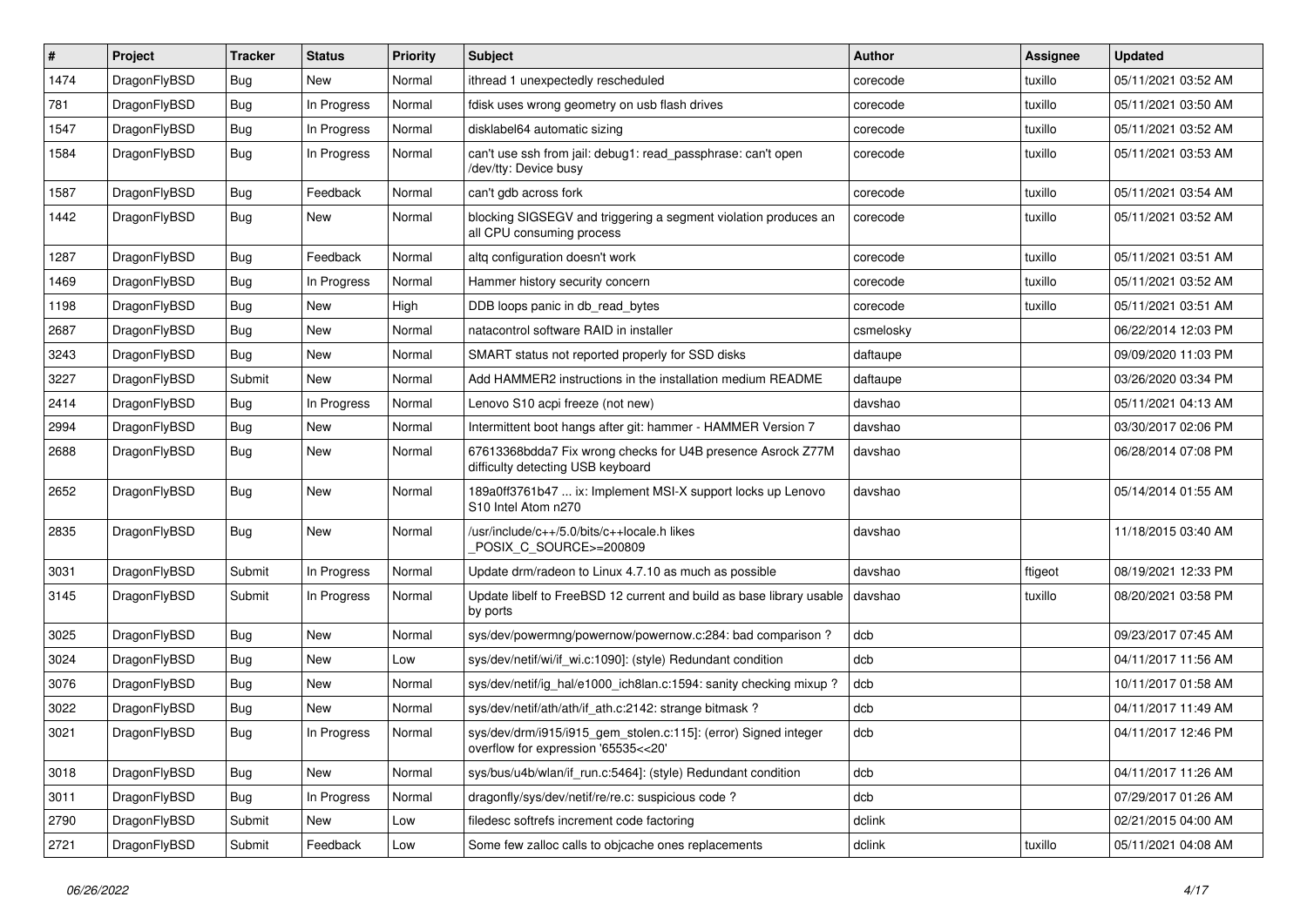| $\vert$ # | Project      | <b>Tracker</b> | <b>Status</b> | <b>Priority</b> | <b>Subject</b>                                                                                                                                            | <b>Author</b> | Assignee | <b>Updated</b>      |
|-----------|--------------|----------------|---------------|-----------------|-----------------------------------------------------------------------------------------------------------------------------------------------------------|---------------|----------|---------------------|
| 2717      | DragonFlyBSD | Submit         | Feedback      | Normal          | Out of range numeric handling                                                                                                                             | dclink        | tuxillo  | 05/11/2021 04:08 AM |
| 3147      | DragonFlyBSD | Submit         | <b>New</b>    | Normal          | Enable headless installation                                                                                                                              | ddegroot      |          | 10/09/2018 01:25 PM |
| 3154      | DragonFlyBSD | Submit         | <b>New</b>    | Normal          | Update serial handling in bootloader                                                                                                                      | ddegroot      | dillon   | 11/06/2018 11:21 PM |
| 2708      | DragonFlyBSD | Bug            | <b>New</b>    | Normal          | unable to send TCP nor UDP on age(4) interface                                                                                                            | dermiste      |          | 05/11/2021 03:54 AM |
| 1429      | DragonFlyBSD | Bug            | Feedback      | Normal          | vkernel bug - "mfree: m->m_nextpkt != NULL"                                                                                                               | dillon        |          | 05/11/2021 04:00 AM |
| 1448      | DragonFlyBSD | Bug            | Feedback      | Normal          | panic: assertion: _tp->tt_msg->tt_cpuid == mycpuid in<br>tcp_callout_active tcp_output tcp_usr_send netmsg_pru_send<br>netmsg_service tcpmsg_service_loop | dillon        |          | 05/11/2021 04:00 AM |
| 1336      | DragonFlyBSD | Bug            | In Progress   | Normal          | Still looking for reports of missed directory entries w/ HAMMER                                                                                           | dillon        |          | 05/11/2021 04:00 AM |
| 1774      | DragonFlyBSD | Bug            | <b>New</b>    | Normal          | New IP header cleanup branch available for testing                                                                                                        | dillon        |          | 05/15/2022 10:59 AM |
| 3116      | DragonFlyBSD | Bug            | <b>New</b>    | Normal          | da0 detects on very big volume if to _remove_ usb install stick and<br>reboot on Intel NUC5PPYH                                                           | dpostolov     |          | 01/07/2018 09:40 PM |
| 3117      | DragonFlyBSD | Bug            | <b>New</b>    | Normal          | Problem with colours if "intel" video-driver used                                                                                                         | dpostolov     |          | 01/07/2018 11:35 PM |
| 1634      | DragonFlyBSD | <b>Bug</b>     | New           | Normal          | panic: spin lock: 0xe4ad1320, indefinitive wait!                                                                                                          | elekktretterr |          | 01/19/2015 03:21 AM |
| 1454      | DragonFlyBSD | Bug            | Feedback      | Normal          | Unable to boot from external USB DVD drive                                                                                                                | elekktretterr |          | 05/11/2021 04:01 AM |
| 1613      | DragonFlyBSD | Bug            | Feedback      | Normal          | USB Keyboard not working on master                                                                                                                        | elekktretterr |          | 05/11/2021 04:05 AM |
| 1194      | DragonFlyBSD | <b>Bug</b>     | <b>New</b>    | Normal          | SCSI errors while trying to copy photos from my camera                                                                                                    | elekktretterr |          | 01/14/2015 04:39 PM |
| 1668      | DragonFlyBSD | <b>Bug</b>     | Feedback      | Normal          | Power button not working                                                                                                                                  | elekktretterr |          | 03/10/2013 06:22 AM |
| 1463      | DragonFlyBSD | <b>Bug</b>     | <b>New</b>    | Normal          | Mountroot before drives are initialized                                                                                                                   | elekktretterr |          | 12/07/2010 01:30 PM |
| 1456      | DragonFlyBSD | Bug            | Feedback      | Normal          | Microsoft wireless desktop problems                                                                                                                       | elekktretterr |          | 01/15/2015 08:34 AM |
| 1877      | DragonFlyBSD | <b>Bug</b>     | New           | Normal          | Freeze during 1st hammer cleanup after new install                                                                                                        | elekktretterr |          | 05/15/2022 11:43 AM |
| 1669      | DragonFlyBSD | <b>Bug</b>     | In Progress   | Normal          | Drive wont open using button                                                                                                                              | elekktretterr |          | 02/29/2012 12:05 PM |
| 1181      | DragonFlyBSD | Bug            | In Progress   | Normal          | ACX111 panic                                                                                                                                              | elekktretterr |          | 05/11/2021 04:00 AM |
| 2254      | DragonFlyBSD | <b>Bug</b>     | New           | Normal          | panic: assertion "ref < &td->td_toks_end" failed in lwkt_gettoken at<br>/usr/src/sys/kern/lwkt_token.c:588                                                | eocallaghan   |          | 12/05/2011 10:21 PM |
| 2164      | DragonFlyBSD | Bug            | <b>New</b>    | Normal          | panic on reboot from usb.                                                                                                                                 | eocallaghan   |          | 10/27/2011 09:29 AM |
| 2158      | DragonFlyBSD | <b>Bug</b>     | <b>New</b>    | Normal          | iwn panics with assertion on boot.                                                                                                                        | eocallaghan   |          | 10/24/2011 04:13 PM |
| 2161      | DragonFlyBSD | Bug            | <b>New</b>    | Normal          | Outdated xorg.conf file gets installed into etc and screws up mouse                                                                                       | eocallaghan   |          | 10/27/2011 01:51 PM |
| 1591      | DragonFlyBSD | Bug            | Feedback      | Normal          | Lenovo X301 hangs with AHCI Driver CMD TIMEOUT<br>STS=d0 <bsy></bsy>                                                                                      | eocallaghan   |          | 05/11/2021 04:05 AM |
| 1947      | DragonFlyBSD | <b>Bug</b>     | New           | Low             | GA-880GM-UD2H (rev. 1.3) AHCI fails to detect disks at the end of<br>the RAID controller                                                                  | eocallaghan   |          | 11/27/2021 08:46 AM |
| 1592      | DragonFlyBSD | <b>Bug</b>     | Feedback      | Normal          | AcpiOSUnmapMemory: Warning, deallocation did not track<br>allocation.                                                                                     | eocallaghan   |          | 06/02/2014 07:45 AM |
| 1831      | DragonFlyBSD | <b>Bug</b>     | Feedback      | High            | HAMMER "malloc limit exceeded" panic                                                                                                                      | eocallaghan   | dillon   | 06/04/2022 04:38 AM |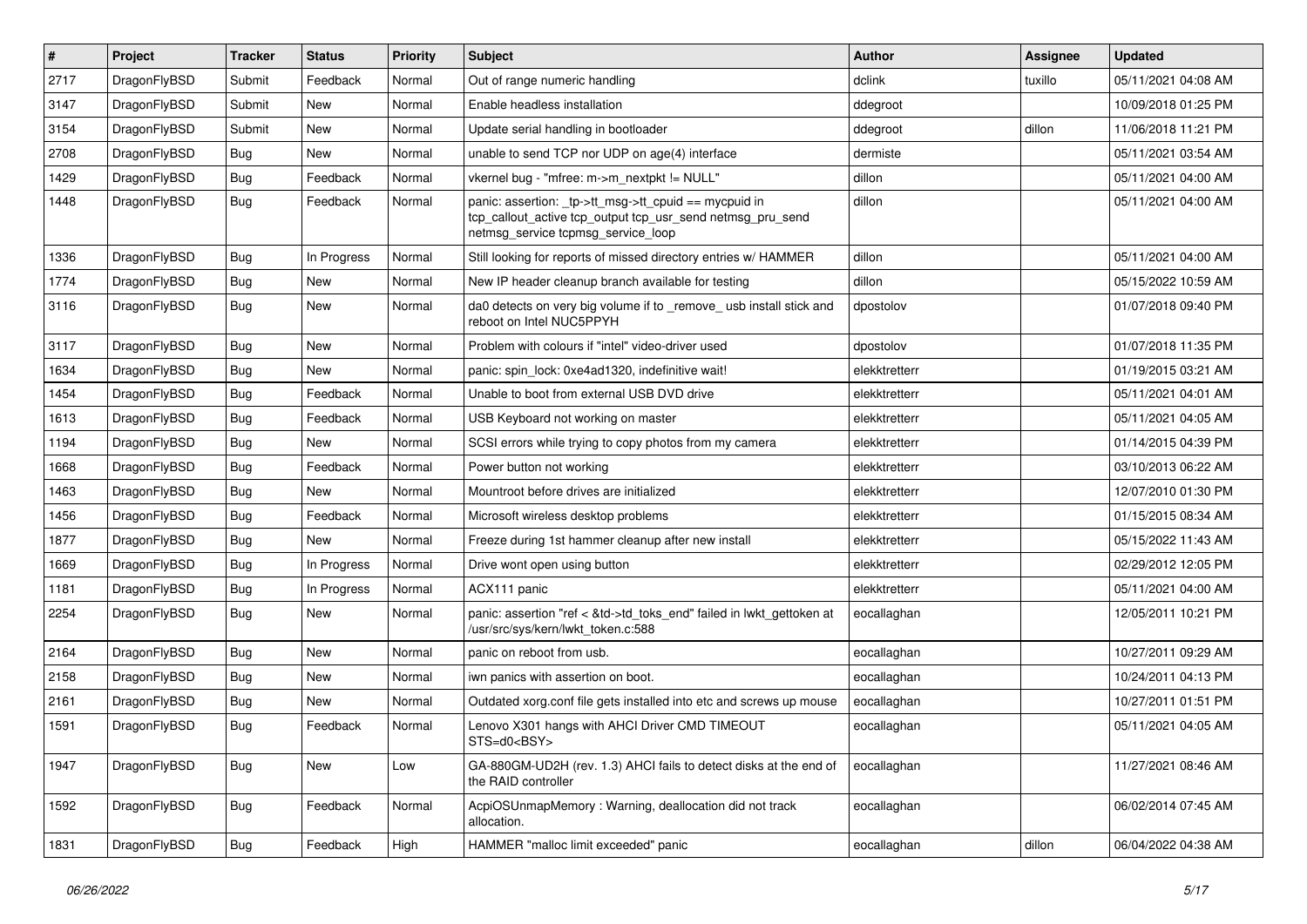| $\sharp$ | Project      | <b>Tracker</b> | <b>Status</b> | <b>Priority</b> | Subject                                                                                 | <b>Author</b> | <b>Assignee</b> | <b>Updated</b>      |
|----------|--------------|----------------|---------------|-----------------|-----------------------------------------------------------------------------------------|---------------|-----------------|---------------------|
| 2544     | DragonFlyBSD | Bug            | New           | Normal          | live DVD system boot (menu option 1) caused db> prompt on<br>PE1950                     | estrabd       |                 | 05/11/2021 03:54 AM |
| 3276     | DragonFlyBSD | Submit         | <b>New</b>    | Normal          | Add option controlling whether gpt expand expands the last partition<br>(needs testing) | falsifian     |                 | 07/10/2021 03:35 AM |
| 2075     | DragonFlyBSD | Bug            | <b>New</b>    | Normal          | pflogd on x86_64                                                                        | fanch         |                 | 05/16/2011 04:04 PM |
| 2569     | DragonFlyBSD | Bug            | New           | Normal          | ctime NFS                                                                               | ferney        |                 | 08/11/2013 04:35 AM |
| 2657     | DragonFlyBSD | <b>Bug</b>     | <b>New</b>    | High            | Needs acl to migrate our servers                                                        | ferney        |                 | 03/31/2014 11:37 AM |
| 1672     | DragonFlyBSD | <b>Bug</b>     | Feedback      | Normal          | panic (trap 12) around btree_search() in 2.4.1-RELEASE                                  | floid         |                 | 01/19/2015 03:36 AM |
| 979      | DragonFlyBSD | <b>Bug</b>     | Feedback      | Normal          | Failure-prone USB mass storage (SB600? msdosfs? CAM?)                                   | floid         |                 | 01/15/2015 08:38 AM |
| 846      | DragonFlyBSD | <b>Bug</b>     | Feedback      | Normal          | USB bugs:usb mouse can't used!                                                          | frankning     |                 | 01/15/2015 08:36 AM |
| 1899     | DragonFlyBSD | <b>Bug</b>     | New           | Normal          | Keyboard doesn't work                                                                   | fransm        |                 | 05/15/2022 03:32 PM |
| 1818     | DragonFlyBSD | <b>Bug</b>     | <b>New</b>    | Normal          | panic: Bad tailq NEXT (kqueue issue ?)                                                  | ftigeot       |                 | 05/15/2022 11:40 AM |
| 1826     | DragonFlyBSD | <b>Bug</b>     | New           | Normal          | panic during boot: assertion so->so_port  in tcp_input                                  | ftigeot       |                 | 05/15/2022 11:05 AM |
| 2403     | DragonFlyBSD | <b>Bug</b>     | New           | Low             | newfs -E doesn't handle /dev/serno device names properly                                | ftigeot       |                 | 08/17/2012 05:07 AM |
| 2122     | DragonFlyBSD | Submit         | <b>New</b>    | Normal          | [Review] Fixes to the VFS layer                                                         | ftigeot       |                 | 05/31/2022 03:25 PM |
| 2051     | DragonFlyBSD | <b>Bug</b>     | <b>New</b>    | Normal          | No ipv6 lan route entry created on 2.10                                                 | ftigeot       |                 | 04/21/2011 10:37 AM |
| 2535     | DragonFlyBSD | <b>Bug</b>     | <b>New</b>    | Normal          | Imap processes apparentlt blocked on disk I/O                                           | ftigeot       |                 | 04/02/2013 09:31 AM |
| 2803     | DragonFlyBSD | <b>Bug</b>     | <b>New</b>    | Normal          | HAMMER: Warning: UNDO area too small!                                                   | ftigeot       |                 | 03/11/2015 03:42 PM |
| 2674     | DragonFlyBSD | <b>Bug</b>     | New           | Normal          | <b>GPT Support</b>                                                                      | ftigeot       |                 | 12/28/2015 02:54 PM |
| 2619     | DragonFlyBSD | <b>Bug</b>     | <b>New</b>    | Normal          | DragonFly 3.6 can't be installed on a 6TB volume                                        | ftigeot       |                 | 02/23/2014 11:55 PM |
| 1923     | DragonFlyBSD | <b>Bug</b>     | New           | Normal          | Abysmal NFS performance with IPv6                                                       | ftigeot       |                 | 12/05/2010 09:34 PM |
| 2819     | DragonFlyBSD | <b>Bug</b>     | In Progress   | Normal          | Random micro system freezes after a week of uptime                                      | ftigeot       | dillon          | 08/16/2015 08:46 PM |
| 2037     | DragonFlyBSD | <b>Bug</b>     | Feedback      | Normal          | Panic Bad link elm while building packages                                              | ftigeot       | dillon          | 04/21/2011 07:20 AM |
| 1593     | DragonFlyBSD | <b>Bug</b>     | Feedback      | Normal          | panic: assertion: ccb == ap->ap_err_ccb in ahci_put_err_ccb                             | ftigeot       | ftigeot         | 05/15/2022 05:09 AM |
| 2416     | DragonFlyBSD | <b>Bug</b>     | <b>New</b>    | Normal          | ' entry can be removed on mounted nfs filesystem                                        | ftigeot       | tuxillo         | 06/03/2014 04:40 AM |
| 2577     | DragonFlyBSD | <b>Bug</b>     | New           | Normal          | virtio-blk iops performance is cpu limited on high end devices                          | gjs278        | vsrinivas       | 08/01/2013 02:28 PM |
| 3165     | DragonFlyBSD | <b>Bug</b>     | New           | Normal          | Looping at boot time                                                                    | gop           |                 | 12/28/2018 01:04 PM |
| 2094     | DragonFlyBSD | Bug            | New           | Normal          | Segfault when gdb printing backtrace from core dump                                     | greenrd       |                 | 06/25/2011 04:14 PM |
| 2095     | DragonFlyBSD | Bug            | New           | Low             | Running installer post-install: Unsupported DFUI transport "                            | greenrd       |                 | 06/26/2011 09:20 AM |
| 1563     | DragonFlyBSD | Bug            | Feedback      | Normal          | reset(1) doesn't reset terminal to the defaults                                         | hasso         |                 | 03/10/2013 04:17 AM |
| 1525     | DragonFlyBSD | <b>Bug</b>     | New           | Normal          | boehm-gc problems                                                                       | hasso         |                 | 10/13/2012 07:13 PM |
| 1313     | DragonFlyBSD | Bug            | New           | Low             | Signal code in kernel needs major overhaul (signal queues,<br>si_code, si_addr)         | hasso         |                 | 05/11/2021 04:00 AM |
| 884      | DragonFlyBSD | <b>Bug</b>     | In Progress   | High            | Performance/memory problems under filesystem IO load                                    | hasso         |                 | 05/11/2021 03:50 AM |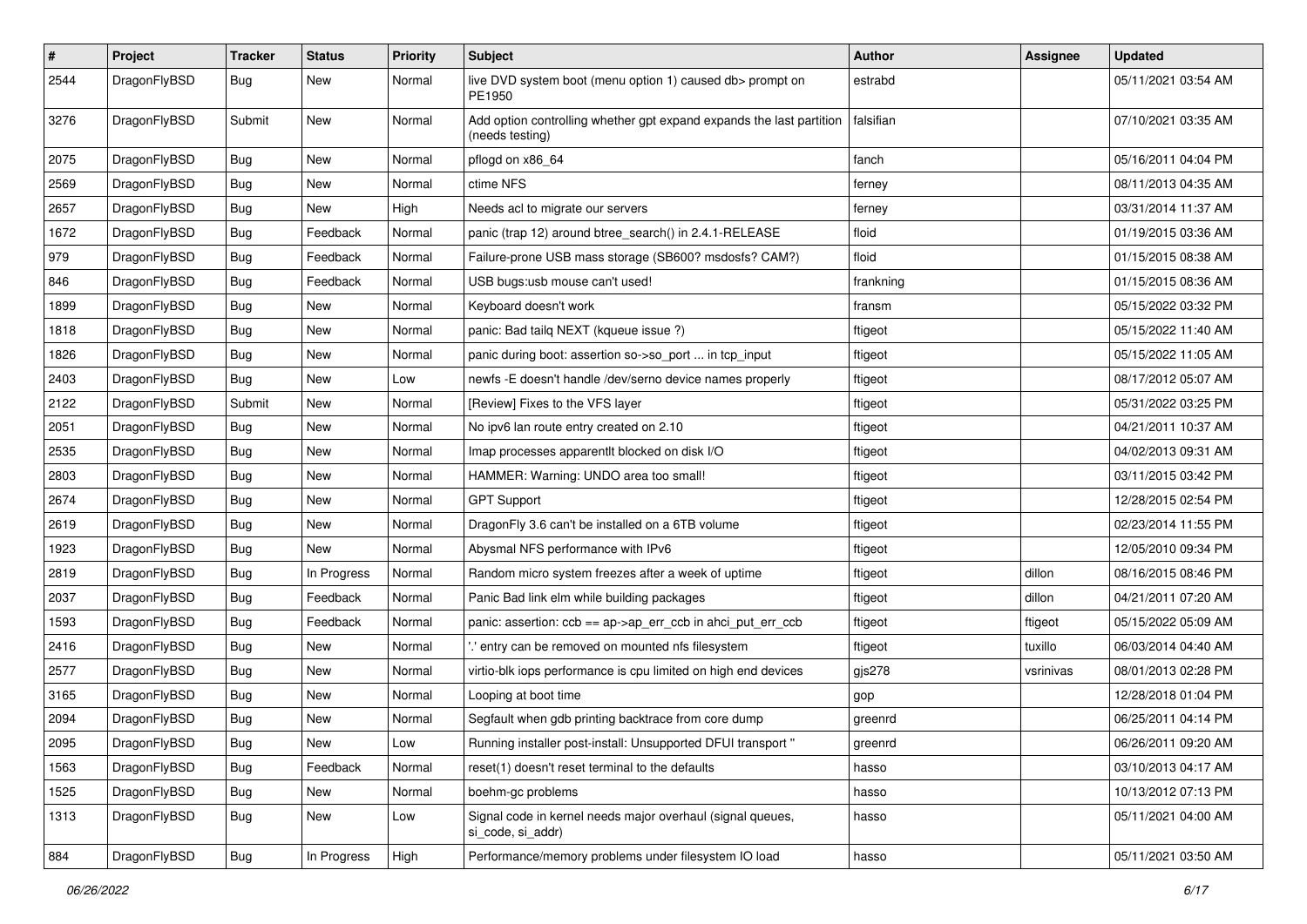| #    | Project      | <b>Tracker</b> | <b>Status</b> | <b>Priority</b> | <b>Subject</b>                                                                             | <b>Author</b>   | <b>Assignee</b> | <b>Updated</b>      |
|------|--------------|----------------|---------------|-----------------|--------------------------------------------------------------------------------------------|-----------------|-----------------|---------------------|
| 1502 | DragonFlyBSD | Bug            | In Progress   | Normal          | Lock while deleting files from nohistory HAMMER directories                                | hasso           |                 | 03/10/2013 04:28 AM |
| 1486 | DragonFlyBSD | Bug            | Feedback      | Normal          | Interrupt storm related to SATA DVD device                                                 | hasso           |                 | 05/11/2021 04:01 AM |
| 1430 | DragonFlyBSD | <b>Bug</b>     | New           | Normal          | Buggy w(1)?                                                                                | hasso           | alexh           | 11/24/2010 08:09 AM |
| 1411 | DragonFlyBSD | <b>Bug</b>     | Feedback      | Normal          | Burning doesn't work with ahci(4)                                                          | hasso           | dillon          | 05/11/2021 04:00 AM |
| 1532 | DragonFlyBSD | Bug            | New           | Low             | jemalloc doesn't work on DragonFly                                                         | hasso           | sjg             | 08/02/2011 01:14 AM |
| 1428 | DragonFlyBSD | <b>Bug</b>     | Feedback      | Low             | POSIX.1e implementation is too old                                                         | hasso           | tuxillo         | 05/11/2021 04:00 AM |
| 2045 | DragonFlyBSD | <b>Bug</b>     | New           | Normal          | ral(4): Fatal trap 12: page fault while in kernel mode (two panics)                        | herrgard        |                 | 11/03/2011 05:34 PM |
| 2680 | DragonFlyBSD | <b>Bug</b>     | <b>New</b>    | Low             | boot0cfg update makes box unbootable                                                       | herrgard        |                 | 06/10/2014 06:02 AM |
| 2125 | DragonFlyBSD | <b>Bug</b>     | New           | Normal          | Weird garbage in dmesg                                                                     | herrgard        |                 | 08/30/2011 08:04 PM |
| 1982 | DragonFlyBSD | Bug            | <b>New</b>    | Low             | There is no linuxulator on x86-64                                                          | herrgard        |                 | 05/31/2022 02:25 PM |
| 3206 | DragonFlyBSD | Submit         | New           | Normal          | update psm/kbd to FreeBSD 12.0 code                                                        | htse            |                 | 10/05/2019 03:49 PM |
| 3201 | DragonFlyBSD | Submit         | New           | Normal          | Fixes make search display                                                                  | htse            |                 | 08/20/2021 04:02 PM |
| 3189 | DragonFlyBSD | Bug            | New           | Normal          | Allow DragonFly Mail Agent to accept an alternate config via<br>command line switch        | iang            |                 | 08/16/2021 12:42 AM |
| 3029 | DragonFlyBSD | Bug            | <b>New</b>    | Normal          | Running DflyBSD 4.8 on FreeBSD bhyve as a guest                                            | iron            |                 | 05/13/2022 04:33 AM |
| 2604 | DragonFlyBSD | <b>Bug</b>     | New           | Normal          | dell laptop does not boot with LATEST                                                      | isenmann        |                 | 11/20/2013 02:07 AM |
| 2746 | DragonFlyBSD | <b>Bug</b>     | New           | Normal          | some fraction of xterms started from the xmonad window manager<br>get killed with SIGALRM  | isenmann        | profmakx        | 12/28/2014 02:51 AM |
| 2825 | DragonFlyBSD | Bug            | <b>New</b>    | High            | 3x dhclient = hanging system (objcache exhausted)                                          | jaccovonb       | sepherosa       | 05/11/2021 03:55 AM |
| 3134 | DragonFlyBSD | <b>Bug</b>     | New           | Normal          | RFC 3021 (/31 networks) appear to be unsupported                                           | jailbird        |                 | 05/16/2018 11:03 PM |
| 2369 | DragonFlyBSD | <b>Bug</b>     | <b>New</b>    | Normal          | panic: Bad link elm 0xffffffe07edf6068 next->prev != elm                                   | jaydg           |                 | 08/15/2012 03:04 AM |
| 2308 | DragonFlyBSD | <b>Bug</b>     | New           | Normal          | System freeze when unloading snd_hda                                                       | jaydg           |                 | 02/19/2012 07:15 AM |
| 2353 | DragonFlyBSD | Bug            | In Progress   | Normal          | panic: assertion "gd->gd_spinlocks_wr == 0" failed in<br>bsd4_schedulerclock               | jaydg           | alexh           | 11/28/2012 01:57 AM |
| 2731 | DragonFlyBSD | Bug            | In Progress   | Normal          | Screen full of random colors when starting Xorg with Intel Haswell<br>HD Graphics P4600    | jkatzmaier      |                 | 11/12/2014 04:08 PM |
| 3089 | DragonFlyBSD | Bug            | In Progress   | Normal          | vtnet(4) - disable TCP checksum offload by default                                         | jlane           | vadaszi         | 05/11/2021 04:14 AM |
| 2890 | DragonFlyBSD | <b>Bug</b>     | <b>New</b>    | Normal          | not able to boot usb installer on Toshiba Chromebook 2                                     | johnnywhishbone |                 | 02/22/2016 03:42 AM |
| 2712 | DragonFlyBSD | Bug            | New           | Normal          | connect(2) returns EINVAL when retrying after ECONNREFUSED                                 | jorisgio        |                 | 08/14/2014 05:31 PM |
| 2391 | DragonFlyBSD | <b>Bug</b>     | In Progress   | Normal          | System lock with ahci and acpi enabled on ATI RS690 chipset with<br>SMB600 sata controller | jorisgio        | vadaszi         | 06/03/2015 03:51 PM |
| 2013 | DragonFlyBSD | <b>Bug</b>     | In Progress   | Normal          | oversized DMA request loop                                                                 | josepht         |                 | 05/11/2021 04:06 AM |
| 1745 | DragonFlyBSD | <b>Bug</b>     | Feedback      | Normal          | kmalloc panic                                                                              | josepht         |                 | 05/11/2021 04:05 AM |
| 1330 | DragonFlyBSD | <b>Bug</b>     | Feedback      | Normal          | Hammer, usb disk, SYNCHRONIZE CACHE failure                                                | josepht         |                 | 06/02/2014 04:56 AM |
| 2568 | DragonFlyBSD | <b>Bug</b>     | New           | Normal          | AHCI panic                                                                                 | josepht         |                 | 06/07/2013 05:52 PM |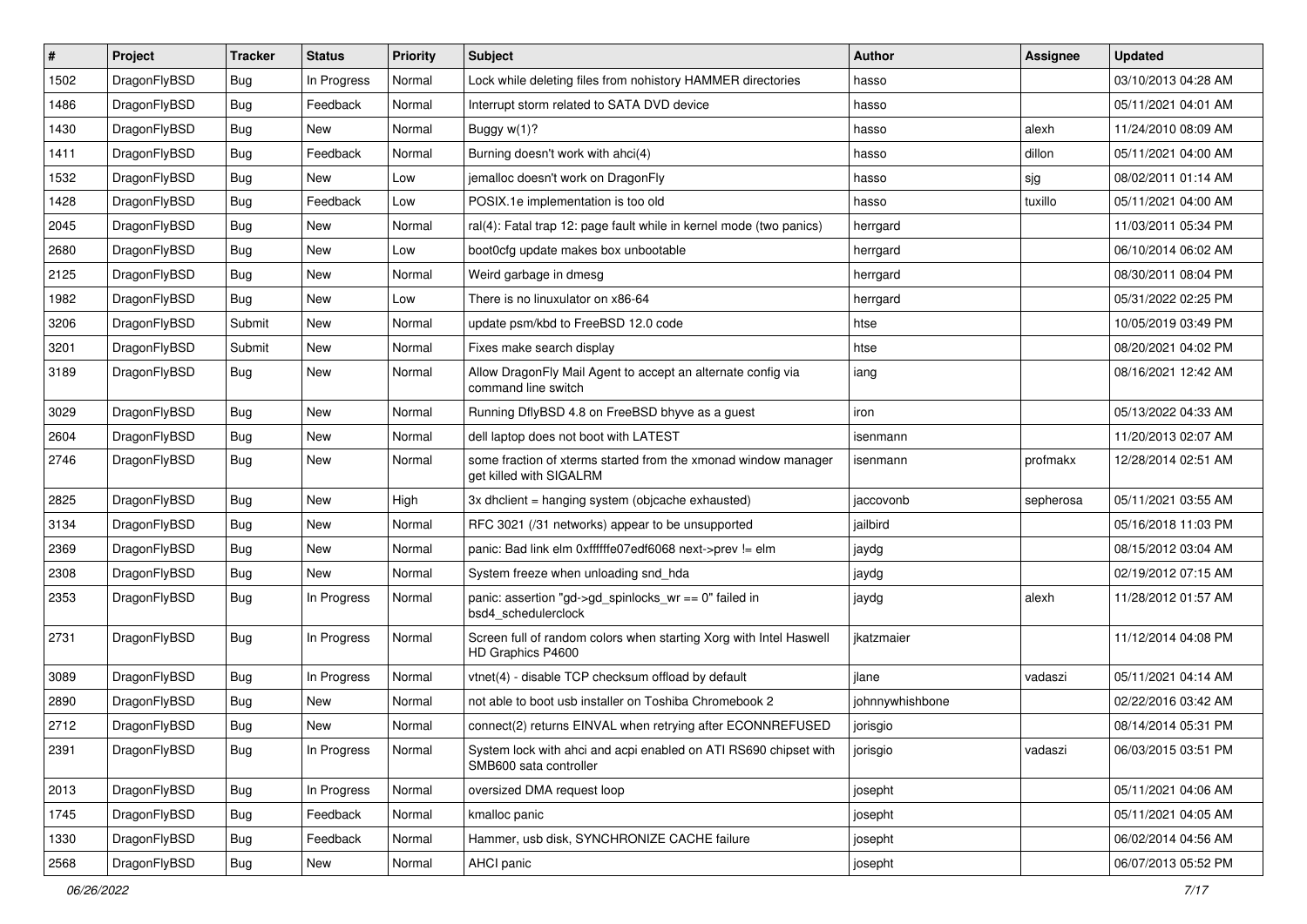| $\sharp$ | Project      | <b>Tracker</b> | <b>Status</b> | <b>Priority</b> | <b>Subject</b>                                                                                             | Author        | <b>Assignee</b> | <b>Updated</b>      |
|----------|--------------|----------------|---------------|-----------------|------------------------------------------------------------------------------------------------------------|---------------|-----------------|---------------------|
| 1717     | DragonFlyBSD | <b>Bug</b>     | Feedback      | Normal          | HAMMER panic in hammer_cursor_down()                                                                       | josepht1      |                 | 05/11/2021 04:05 AM |
| 2245     | DragonFlyBSD | <b>Bug</b>     | <b>New</b>    | Normal          | panic: assertion "ref < &td->td_toks_end" failed in lwkt_gettoken at<br>/usr/src/sys/kern/lwkt token.c:588 | juanfra684    |                 | 11/22/2011 07:41 PM |
| 2153     | DragonFlyBSD | Bug            | New           | Normal          | Too many unuseful warnings at boot                                                                         | juanfra684    |                 | 10/18/2011 10:16 PM |
| 2090     | DragonFlyBSD | <b>Bug</b>     | Feedback      | Normal          | snd_hda does not support headphone automute                                                                | justin        |                 | 03/29/2012 08:03 PM |
| 3228     | DragonFlyBSD | <b>Bug</b>     | New           | Low             | pfi kif unref: state refcount $\leq$ 0 in dmesg                                                            | justin        |                 | 03/05/2021 06:39 AM |
| 2444     | DragonFlyBSD | Bug            | New           | Normal          | Crash during Hammer overnight cleanup                                                                      | justin        |                 | 11/04/2012 07:58 AM |
| 385      | DragonFlyBSD | <b>Bug</b>     | Feedback      | Low             | Mail archive address removal                                                                               | justin        | justin          | 03/09/2013 11:24 AM |
| 2645     | DragonFlyBSD | <b>Bug</b>     | New           | Normal          | panic with dsched fq and ioprio                                                                            | jyoung15      |                 | 02/20/2014 07:29 AM |
| 1727     | DragonFlyBSD | Bug            | Feedback      | Normal          | CD boot panic (2.6.1) (usb?)                                                                               | kiril         |                 | 05/15/2022 05:10 AM |
| 2529     | DragonFlyBSD | <b>Bug</b>     | New           | Low             | Sundance network adapter is not detected and attached                                                      | kworr         |                 | 03/25/2013 02:29 AM |
| 2288     | DragonFlyBSD | <b>Bug</b>     | Feedback      | Normal          | Random IO performance loss introduced since January 1st                                                    | lentferj      |                 | 01/23/2013 04:21 PM |
| 1939     | DragonFlyBSD | Bug            | New           | Normal          | Panic on nightly build and stress test box                                                                 | lentferj      |                 | 12/18/2010 08:41 AM |
| 2421     | DragonFlyBSD | <b>Bug</b>     | New           | High            | Kernel panic: vm_fault: page 0xc0f70000 not busy!                                                          | lentferj      |                 | 10/03/2012 08:16 AM |
| 1916     | DragonFlyBSD | Bug            | New           | Normal          | Constant crashes on x86_64 with UFS                                                                        | lentferj      |                 | 11/21/2010 07:40 PM |
| 2892     | DragonFlyBSD | <b>Bug</b>     | New           | Normal          | swap_pager:indefinite wait bufferf error                                                                   | lhmwzy        |                 | 02/21/2016 10:32 PM |
| 2917     | DragonFlyBSD | <b>Bug</b>     | <b>New</b>    | Normal          | da8: reading primary partition table: error accessing offset<br>000000000000 for 512                       | liweitianux   |                 | 05/11/2021 08:43 PM |
| 3310     | DragonFlyBSD | <b>Bug</b>     | In Progress   | Normal          | NVMM+QEMU fail to boot with UEFI: Mem Assist Failed<br>[gpa=0xfffffff0]                                    | liweitianux   |                 | 01/11/2022 03:22 PM |
| 3028     | DragonFlyBSD | <b>Bug</b>     | In Progress   | Normal          | installer: confusion of set/get disk encryption passphrase dialogs                                         | liweitianux   | tuxillo         | 06/03/2022 05:13 PM |
| 2565     | DragonFlyBSD | <b>Bug</b>     | <b>New</b>    | Normal          | "ifconfig ix0 up" panic                                                                                    | Itpig402a     |                 | 06/03/2013 05:46 AM |
| 2434     | DragonFlyBSD | Bug            | <b>New</b>    | Normal          | BTX Halted - Boot fails on USB/GUI                                                                         | lucmv         |                 | 10/17/2012 08:12 PM |
| 2808     | DragonFlyBSD | Bug            | New           | Normal          | X freeze by switching between X and VT - results in black screen                                           | lukesky333    |                 | 05/11/2021 03:55 AM |
| 2531     | DragonFlyBSD | Bug            | New           | Normal          | camcontrol fails to disable APM                                                                            | m.lombardi85  |                 | 03/23/2013 12:28 PM |
| 2167     | DragonFlyBSD | Bug            | New           | Normal          | shutdown/reboot fails after uptime msg                                                                     | marino        |                 | 11/28/2011 03:01 AM |
| 2370     | DragonFlyBSD | Bug            | <b>New</b>    | Normal          | panic: ffs_valloc: dup alloc                                                                               | marino        | vsrinivas       | 02/01/2013 09:28 AM |
| 2092     | DragonFlyBSD | Bug            | New           | Normal          | Panic: Bad link elm 0x next->prev != elm                                                                   | masterblaster | dillon          | 12/04/2011 12:49 PM |
| 3035     | DragonFlyBSD | i Bug          | <b>New</b>    | Normal          | panic: assertion "cpu >= 0 && cpu < ncpus" failed in netisr_cpuport<br>at /usr/src/sys/net/netisr2.h:87    | masu          |                 | 05/11/2017 01:24 AM |
| 2809     | DragonFlyBSD | <b>Bug</b>     | New           | Normal          | hammer mirror-stream                                                                                       | masu          |                 | 04/10/2015 12:33 AM |
| 1860     | DragonFlyBSD | <b>Bug</b>     | Feedback      | Normal          | Panic while creating UFS fs on vn(4) for initrd                                                            | matthias      |                 | 02/29/2012 07:16 AM |
| 2067     | DragonFlyBSD | <b>Bug</b>     | New           | Normal          | sound/pcm: "play interrupt timeout, channel dead"                                                          | matthiasr     |                 | 05/11/2021 03:55 AM |
| 2598     | DragonFlyBSD | <b>Bug</b>     | New           | Normal          | i386 via USB Booting                                                                                       | mbzadegan     |                 | 10/21/2013 02:28 AM |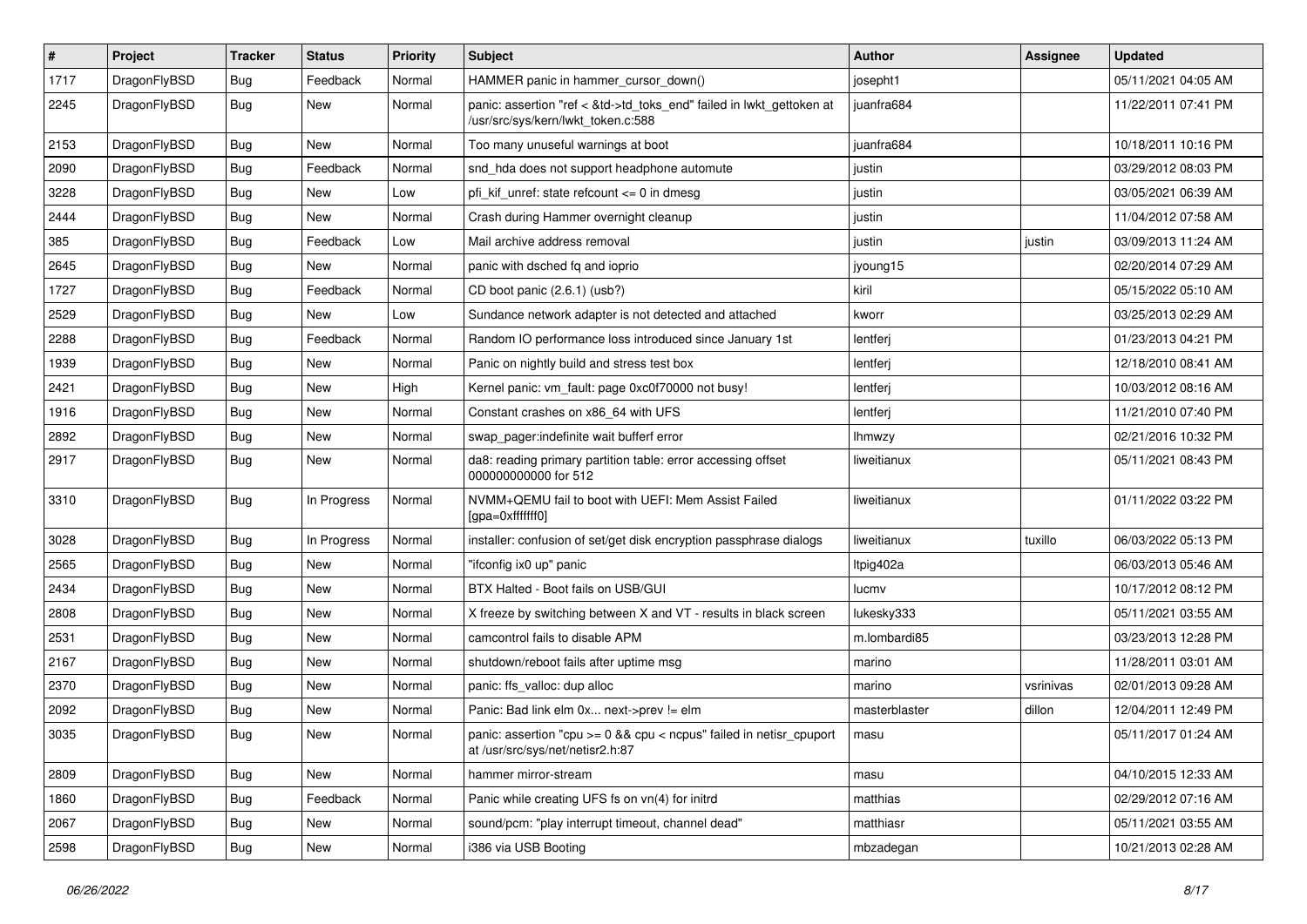| #    | Project      | <b>Tracker</b> | <b>Status</b> | <b>Priority</b> | <b>Subject</b>                                                                                                     | <b>Author</b>          | Assignee  | <b>Updated</b>      |
|------|--------------|----------------|---------------|-----------------|--------------------------------------------------------------------------------------------------------------------|------------------------|-----------|---------------------|
| 2644 | DragonFlyBSD | Bug            | Feedback      | Normal          | 3.6.0-REL trap 9 on boot                                                                                           | memmerto               |           | 11/27/2021 08:08 AM |
| 1293 | DragonFlyBSD | Bug            | <b>New</b>    | Normal          | 2.2.1-REL Installer Request                                                                                        | mk                     | tuxillo   | 05/11/2021 04:00 AM |
| 2972 | DragonFlyBSD | Bug            | New           | Normal          | ipfw3 "deny to me" does not work correctly                                                                         | mneumann               |           | 12/27/2016 12:11 PM |
| 2788 | DragonFlyBSD | Bug            | New           | Normal          | ioctl GSLICEINFO: Not working for vnode slice                                                                      | mneumann               |           | 02/12/2015 07:49 AM |
| 3222 | DragonFlyBSD | Bug            | <b>New</b>    | Normal          | gcc - undefined reference to '__atomic_load' (missing libatomic?)                                                  | mneumann               |           | 02/08/2020 02:45 AM |
| 2881 | DragonFlyBSD | Bug            | New           | Normal          | Pulseaudio hangs/resets system when starting X11                                                                   | mneumann               |           | 01/09/2016 03:08 AM |
| 3317 | DragonFlyBSD | Bug            | In Progress   | Normal          | Network vtnet0 not working on Hetzner cloud                                                                        | mneumann               |           | 06/18/2022 03:55 AM |
| 3111 | DragonFlyBSD | Bug            | In Progress   | High            | Mouse lags every second heavily under X11                                                                          | mneumann               |           | 12/12/2017 09:46 PM |
| 3235 | DragonFlyBSD | Bug            | <b>New</b>    | Normal          | Kernel panic in devfs_vnops.c                                                                                      | mneumann               |           | 04/28/2020 07:00 AM |
| 3218 | DragonFlyBSD | Bug            | New           | Normal          | Kernel panics are not sent to comconsole when booted over EFI                                                      | mqudsi                 |           | 12/02/2019 08:52 PM |
| 168  | DragonFlyBSD | Bug            | In Progress   | Normal          | Livelocked limit engaged while trying to setup IPW wireless                                                        | mschacht               | sepherosa | 05/11/2021 04:05 AM |
| 1144 | DragonFlyBSD | Bug            | Feedback      | Normal          | Incorrect clock under KVM                                                                                          | msylvan                |           | 03/09/2013 01:17 PM |
| 679  | DragonFlyBSD | Bug            | New           | Low             | Netgraph backward compatibility for old *LEN constants                                                             | nant                   | nant      | 02/18/2014 05:45 AM |
| 2104 | DragonFlyBSD | Bug            | New           | Normal          | network configuration seg. fault on install CD                                                                     | navratil               |           | 07/26/2011 07:55 AM |
| 2957 | DragonFlyBSD | Bug            | Feedback      | Normal          | swapoff -a followed by swapon -a doesn't give your swap back                                                       | neilb                  |           | 10/09/2016 04:17 AM |
| 2958 | DragonFlyBSD | Bug            | Feedback      | Normal          | Hammer FS dies during pruning after massive write load                                                             | neilb                  |           | 10/11/2016 04:20 AM |
| 2098 | DragonFlyBSD | Submit         | New           | Normal          | [PATCH] correct ath man page example<br>(/usr/src/share/man/man4/ath.4)                                            | nobody                 |           | 11/15/2011 12:27 AM |
| 3215 | DragonFlyBSD | Bug            | New           | Normal          | Hang in todrain(3) after write(3)                                                                                  | noloader               |           | 11/25/2019 03:08 PM |
| 2412 | DragonFlyBSD | Bug            | New           | Normal          | wlan0 fails to get address via dhclient                                                                            | nonsolosoft            |           | 08/30/2012 05:55 AM |
| 1193 | DragonFlyBSD | Bug            | New           | Normal          | kernel doesn't recognize cdrom drive                                                                               | nonsolosoft            |           | 01/25/2014 09:11 PM |
| 2182 | DragonFlyBSD | Bug            | <b>New</b>    | Normal          | if_msk PHY FIFO underrun/overflow                                                                                  | nonsolosoft            |           | 09/03/2012 06:39 AM |
| 2621 | DragonFlyBSD | Bug            | <b>New</b>    | Normal          | core dump using cdrom                                                                                              | nonsolosoft            |           | 12/27/2013 12:43 AM |
| 2622 | DragonFlyBSD | Bug            | New           | Normal          | VAIO FIT15E fn keys support                                                                                        | nonsolosoft            |           | 12/31/2013 01:31 AM |
| 3049 | DragonFlyBSD | Bug            | New           | Normal          | panic DragonFly v4.8.1-RELEASE by mounting a malformed<br>msdosfs image [12.128]                                   | open.source@ribose.com |           | 08/14/2017 02:53 AM |
| 3052 | DragonFlyBSD | Bug            | New           | Normal          | panic DragonFly v4.8.1-RELEASE by mounting a malformed NTFS<br>image [64.000]                                      | open.source@ribose.com |           | 08/14/2017 03:22 AM |
| 3051 | DragonFlyBSD | Bug            | New           | Normal          | panic DragonFly v4.8.1-RELEASE by mounting a malformed NTFS<br>image [12.000]                                      | open.source@ribose.com |           | 08/14/2017 03:20 AM |
| 2802 | DragonFlyBSD | <b>Bug</b>     | <b>New</b>    | Normal          | USB Wifi urtwn0 crash from cd boot                                                                                 | opvalues               |           | 03/10/2015 01:07 AM |
| 2799 | DragonFlyBSD | <b>Bug</b>     | New           | Normal          | Fatal trap 12 caused by moused(8) -p /dev/cual0                                                                    | opvalues               |           | 03/04/2015 11:01 PM |
| 3152 | DragonFlyBSD | <b>Bug</b>     | Feedback      | Normal          | Console's size in ttyv0 and single user mode is sticking to 80x25,<br>while ttyv1 can make use of the whole screen | overtime               |           | 02/24/2019 01:08 AM |
| 3107 | DragonFlyBSD | Bug            | New           | Low             | ACPI interrupt storm when loading i915 on Lenovo T460                                                              | oyvinht                |           | 07/15/2020 07:01 AM |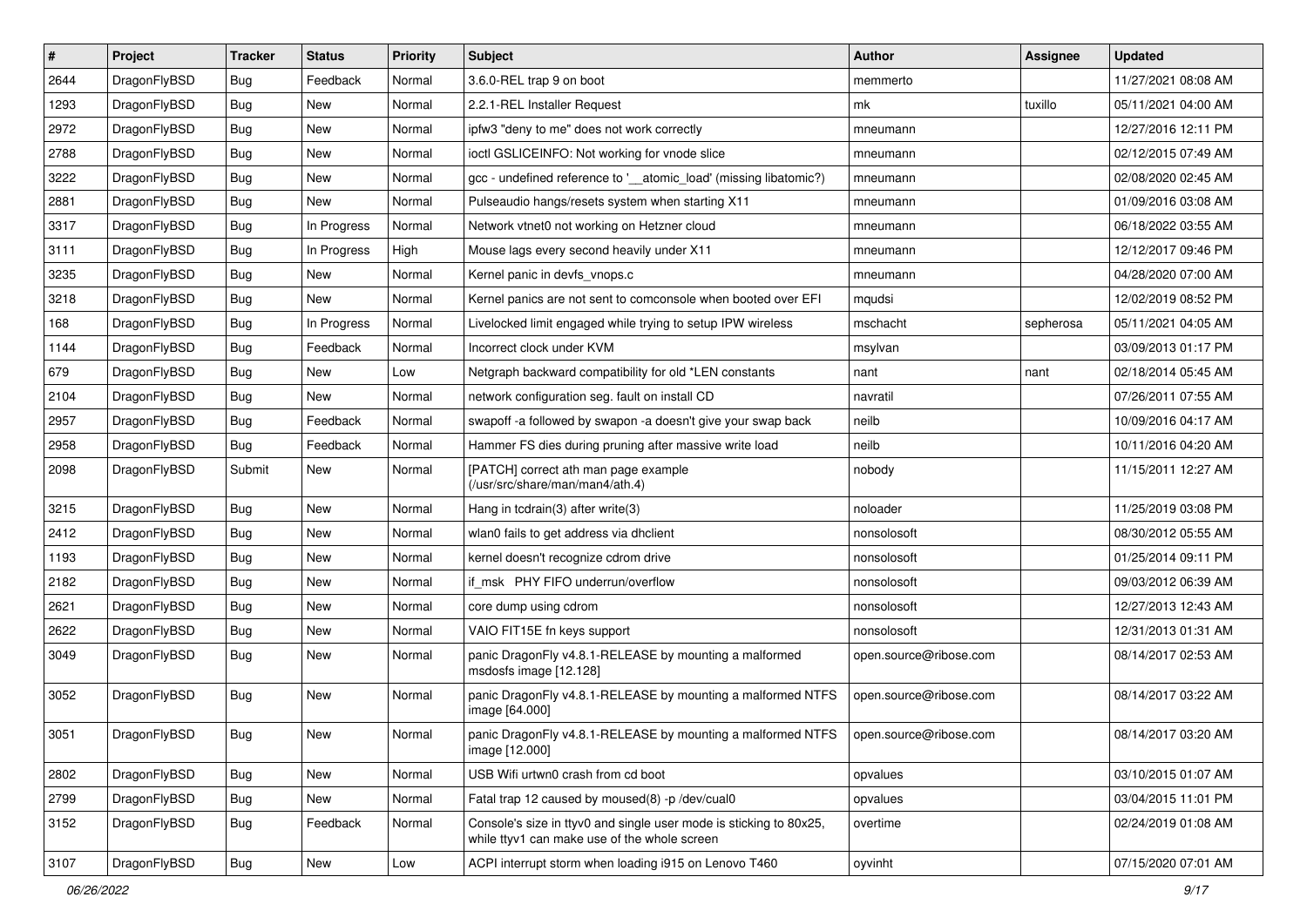| $\pmb{\#}$ | Project      | <b>Tracker</b> | <b>Status</b> | <b>Priority</b> | Subject                                                                                                        | <b>Author</b> | Assignee | <b>Updated</b>      |
|------------|--------------|----------------|---------------|-----------------|----------------------------------------------------------------------------------------------------------------|---------------|----------|---------------------|
| 2874       | DragonFlyBSD | Bug            | New           | Normal          | make world DESTDIR=/emptydir fails                                                                             | pascii        |          | 12/25/2015 07:04 AM |
| 2117       | DragonFlyBSD | Bug            | New           | High            | ACPI and/or bce(4) problem with 2.11.0.673.g0d557 on HP DL380<br>G6                                            | pauska        |          | 08/22/2011 10:15 AM |
| 2248       | DragonFlyBSD | <b>Bug</b>     | New           | Normal          | sysctl panic                                                                                                   | pavalos       |          | 11/23/2011 06:23 PM |
| 2199       | DragonFlyBSD | Bug            | <b>New</b>    | Normal          | screen segfaults if utmpx isn't present                                                                        | pavalos       |          | 11/15/2011 10:52 PM |
| 2048       | DragonFlyBSD | <b>Bug</b>     | New           | Normal          | panic: ffs_sync: rofs mod                                                                                      | pavalos       |          | 04/12/2011 05:45 AM |
| 2099       | DragonFlyBSD | Bug            | New           | Normal          | page fault panic in vm system                                                                                  | pavalos       |          | 07/10/2011 08:51 AM |
| 2008       | DragonFlyBSD | Bug            | <b>New</b>    | Normal          | lwkt_setcpu_remote: td->td_flags 00800621 console flood                                                        | pavalos       |          | 03/06/2011 09:37 PM |
| 1949       | DragonFlyBSD | Bug            | <b>New</b>    | Normal          | iwn panic                                                                                                      | pavalos       |          | 01/30/2011 03:21 AM |
| 2526       | DragonFlyBSD | Bug            | <b>New</b>    | Normal          | hammer cleanup doesn't run on first day of DST                                                                 | pavalos       |          | 10/18/2016 05:28 PM |
| 2898       | DragonFlyBSD | Bug            | New           | Normal          | <b>HAMMER</b> panic                                                                                            | pavalos       |          | 11/03/2018 07:05 AM |
| 599        | DragonFlyBSD | Bug            | New           | Urgent          | 1.9.0 reproducable panic                                                                                       | pavalos       |          | 12/22/2010 01:08 AM |
| 1946       | DragonFlyBSD | <b>Bug</b>     | <b>New</b>    | Normal          | ieee80211 panic                                                                                                | pavalos       | josepht  | 01/27/2011 06:00 PM |
| 1969       | DragonFlyBSD | Bug            | <b>New</b>    | Normal          | pf-related network problem                                                                                     | pavalos       | lentferj | 02/01/2011 06:57 PM |
| 1769       | DragonFlyBSD | Bug            | New           | Normal          | panic: assertion: _tp->tt_msg->tt_cpuid == mycpuid in<br>tcp callout active                                    | pavalos       | sjg      | 05/15/2022 11:07 AM |
| 2970       | DragonFlyBSD | Bug            | New           | Normal          | kernel 4.7: "Is -I" causes panic on UDF filesystem: "bgetvp -<br>overlapping buffer"                           | peeter        |          | 12/21/2016 02:46 AM |
| 3226       | DragonFlyBSD | <b>Bug</b>     | <b>New</b>    | Normal          | Xorg freezes in vm: thread stuck in "objtrm1"                                                                  | peeter        |          | 04/08/2020 02:10 AM |
| 1943       | DragonFlyBSD | Bug            | New           | Normal          | hammer assertion panic                                                                                         | peter         |          | 12/27/2010 12:45 AM |
| 1951       | DragonFlyBSD | <b>Bug</b>     | New           | Normal          | dma_timeouts at phyaddr on a good hdd                                                                          | peur.neu      |          | 01/04/2011 07:12 AM |
| 1990       | DragonFlyBSD | <b>Bug</b>     | <b>New</b>    | Normal          | /mnt too large to mount                                                                                        | peur.neu      |          | 02/16/2011 11:24 PM |
| 2557       | DragonFlyBSD | Bug            | New           | Normal          | stock 3.4.1 kernel halts during booting if dm and dm_target_crypt<br>are loaded and RAID controller is present | phma          |          | 05/12/2013 10:38 PM |
| 2331       | DragonFlyBSD | Bug            | New           | Normal          | reading mouse mode from unopen file descriptor hangs mouse<br>driver                                           | phma          |          | 03/14/2012 09:43 AM |
| 1559       | DragonFlyBSD | Bug            | New           | Normal          | kernel trap                                                                                                    | phma          |          | 11/27/2021 08:43 AM |
| 2552       | DragonFlyBSD | Bug            | <b>New</b>    | Low             | hammer recovery should indicate progress                                                                       | phma          |          | 05/03/2013 12:13 AM |
| 2387       | DragonFlyBSD | Bug            | New           | Normal          | hammer ignores -t during dedup                                                                                 | phma          |          | 06/17/2012 12:30 PM |
| 2547       | DragonFlyBSD | Bug            | New           | High            | crashed while doing a dry run of pkg_rolling-replace                                                           | phma          |          | 04/18/2013 10:40 PM |
| 2389       | DragonFlyBSD | <b>Bug</b>     | New           | Normal          | computer crashed while listing processes                                                                       | phma          |          | 06/18/2012 02:49 PM |
| 2306       | DragonFlyBSD | <b>Bug</b>     | New           | Normal          | a crash starts the kernel debugger in text mode, but just reboots in $X \mid p$ hma                            |               |          | 02/11/2012 08:02 PM |
| 2311       | DragonFlyBSD | <b>Bug</b>     | New           | Normal          | Xorg crash having something to do with drm                                                                     | phma          |          | 02/22/2012 09:59 AM |
| 3247       | DragonFlyBSD | <b>Bug</b>     | New           | Normal          | Kernel panic doing nothing much                                                                                | phma          |          | 09/12/2020 11:40 PM |
| 2611       | DragonFlyBSD | Bug            | New           | Normal          | Change in IP address results in network not working                                                            | phma          |          | 12/05/2013 07:55 PM |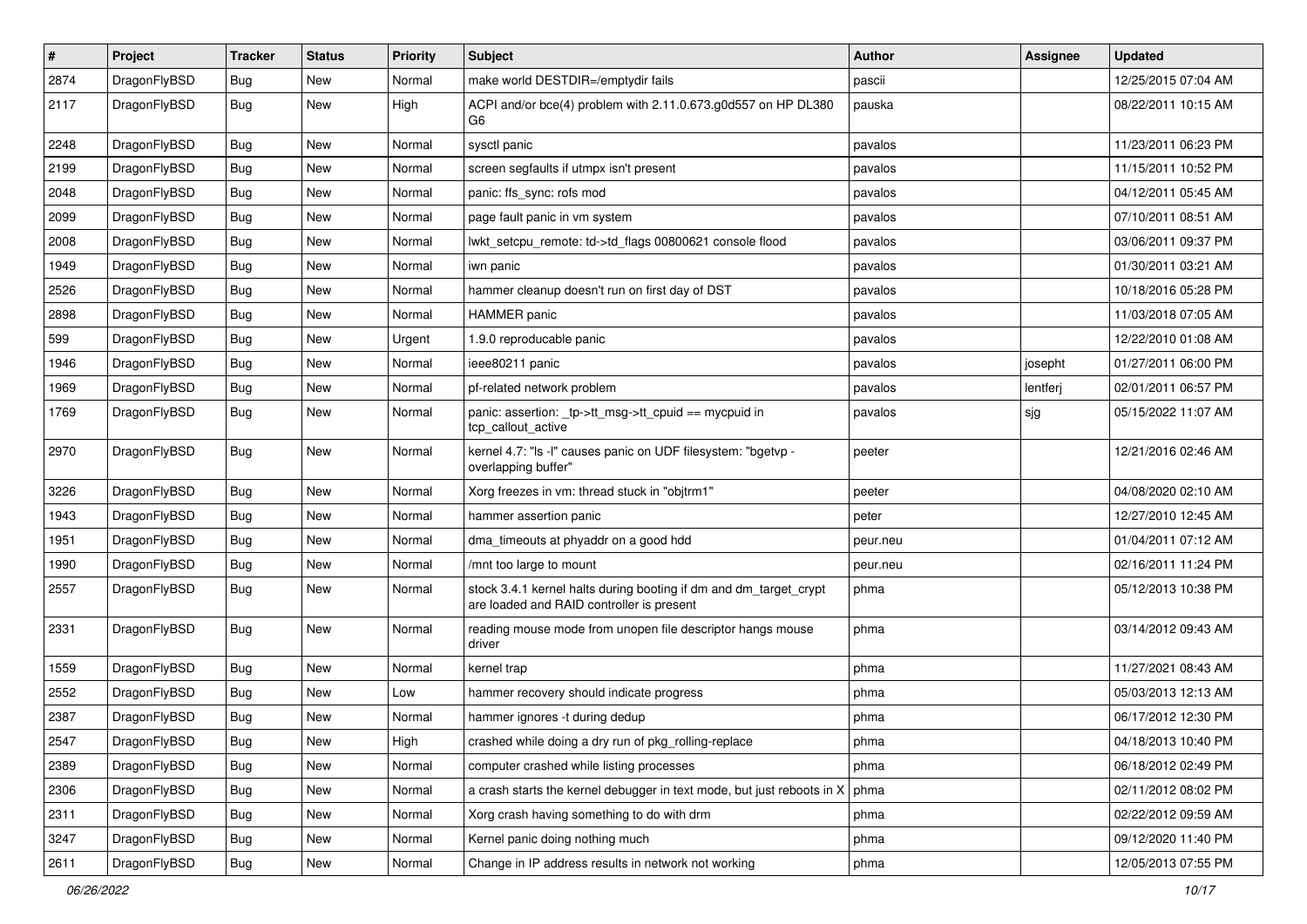| $\vert$ # | Project      | <b>Tracker</b> | <b>Status</b> | <b>Priority</b> | <b>Subject</b>                                                                                                                                                                                    | <b>Author</b> | Assignee | <b>Updated</b>      |
|-----------|--------------|----------------|---------------|-----------------|---------------------------------------------------------------------------------------------------------------------------------------------------------------------------------------------------|---------------|----------|---------------------|
| 2816      | DragonFlyBSD | Bug            | <b>New</b>    | Normal          | A multitasking process being debugged can get stuck                                                                                                                                               | phma          |          | 05/19/2015 03:57 AM |
| 3239      | DragonFlyBSD | Bug            | <b>New</b>    | Normal          | unable to SIGKILL glitched emacs                                                                                                                                                                  | piecuch       |          | 05/26/2020 03:30 AM |
| 3238      | DragonFlyBSD | Bug            | <b>New</b>    | Normal          | race conditions when printing from vkernel console                                                                                                                                                | piecuch       |          | 05/19/2020 02:50 PM |
| 3302      | DragonFlyBSD | Bug            | <b>New</b>    | Normal          | Will not boot on System76 Lemur Pro (lemp10)                                                                                                                                                      | piecuch       |          | 11/03/2021 10:21 AM |
| 3298      | DragonFlyBSD | Bug            | <b>New</b>    | Normal          | Running "w" and having logged in via XDM through VNC, "w" prints<br>an extra error message                                                                                                        | piecuch       |          | 10/25/2021 09:16 AM |
| 2496      | DragonFlyBSD | <b>Bug</b>     | <b>New</b>    | Normal          | NTFS malloc limit exceeded                                                                                                                                                                        | plasmob       | tuxillo  | 02/19/2013 08:47 AM |
| 3245      | DragonFlyBSD | <b>Bug</b>     | <b>New</b>    | Normal          | panic: free: guard1x fail, i915 load from loader.conf                                                                                                                                             | polachok      |          | 08/21/2020 10:36 AM |
| 1101      | DragonFlyBSD | <b>Bug</b>     | Feedback      | Normal          | ohci related panic                                                                                                                                                                                | polachok      |          | 05/11/2021 04:00 AM |
| 1387      | DragonFlyBSD | <b>Bug</b>     | Feedback      | Normal          | zero-size malloc and ps: kvm_getprocs: Bad address                                                                                                                                                | qhwt+dfly     |          | 05/11/2021 04:00 AM |
| 1368      | DragonFlyBSD | <b>Bug</b>     | In Progress   | Normal          | suspend signal race?                                                                                                                                                                              | qhwt+dfly     |          | 05/11/2021 03:51 AM |
| 1577      | DragonFlyBSD | Bug            | Feedback      | Normal          | panic: assertion: leaf->base.obj id == ip->obj id in<br>hammer ip delete range                                                                                                                    | qhwt+dfly     |          | 05/11/2021 04:01 AM |
| 570       | DragonFlyBSD | Bug            | Feedback      | Normal          | 1.8.x: ACPI problems                                                                                                                                                                              | qhwt+dfly     |          | 06/02/2014 03:45 AM |
| 1917      | DragonFlyBSD | Bug            | <b>New</b>    | Normal          | panic: assertion: (RB EMPTY(&ip->rec tree) && (ip->flags &<br>HAMMER_INODE_XDIRTY) == 0)    (!RB_EMPTY(&ip->rec_tree)<br>&& (ip->flags & HAMMER_INODE_XDIRTY) != 0) in<br>hammer flush inode done | qhwt.dfly     |          | 11/24/2010 03:23 AM |
| 1942      | DragonFlyBSD | <b>Bug</b>     | <b>New</b>    | Normal          | locking against myself in getcacheblk()?                                                                                                                                                          | qhwt.dfly     |          | 05/31/2022 02:15 PM |
| 1876      | DragonFlyBSD | <b>Bug</b>     | <b>New</b>    | Normal          | devfs in jail + logging out from console(ttyv1+) -> panic                                                                                                                                         | qhwt.dfly     | tuxillo  | 05/31/2022 03:24 PM |
| 2371      | DragonFlyBSD | Bug            | <b>New</b>    | Normal          | Timezone problem with America/Sao_Paulo                                                                                                                                                           | raitech       |          | 05/17/2012 01:42 PM |
| 1560      | DragonFlyBSD | <b>Bug</b>     | Feedback      | Normal          | Unable to modify partition table on ThinkPad T61p during install                                                                                                                                  | rehsack       |          | 01/15/2015 08:57 AM |
| 3313      | DragonFlyBSD | <b>Bug</b>     | New           | Normal          | Can't boot from my live USB at all. The kernel loading process<br>hangs.                                                                                                                          | rempas        |          | 06/03/2022 12:16 AM |
| 2675      | DragonFlyBSD | <b>Bug</b>     | <b>New</b>    | Low             | Ultimate N WiFi Link 5300 get iwn_intr: fatal firmware error on 5GHz                                                                                                                              | revuwa        |          | 05/11/2021 04:07 AM |
| 2822      | DragonFlyBSD | Bug            | <b>New</b>    | Normal          | USB 3.0 stick throws "reading primary partition table: error<br>accessing offset 000[] for 152" error, while the stick works on any<br>other OS I tested                                          | revuwa        | profmakx | 06/29/2015 05:56 AM |
| 1836      | DragonFlyBSD | <b>Bug</b>     | <b>New</b>    | Normal          | Incorrect TCP checksum show up in tcpdump                                                                                                                                                         | robgar1       |          | 05/15/2022 11:22 AM |
| 2430      | DragonFlyBSD | Bug            | <b>New</b>    | Normal          | Alternate Password Hash method                                                                                                                                                                    | robin.carey1  |          | 10/07/2012 06:28 AM |
| 2138      | DragonFlyBSD | Bug            | <b>New</b>    | Normal          | > 100% CPU usage                                                                                                                                                                                  | robin.carey1  |          | 09/26/2011 12:20 PM |
| 600       | DragonFlyBSD | <b>Bug</b>     | <b>New</b>    | Low             | /sys/libkern/karc4random                                                                                                                                                                          | robin_carey5  | profmakx | 01/19/2015 03:07 AM |
| 2626      | DragonFlyBSD | Bug            | <b>New</b>    | Normal          | iwn driver drops with error: "firmware error 'iwn intr: fatal firmware<br>error""                                                                                                                 | rodyaj        |          | 01/09/2014 05:50 AM |
| 2738      | DragonFlyBSD | Bug            | <b>New</b>    | Normal          | Hammer: Strange behavior when trying to recover old version of<br>moved file                                                                                                                      | roland        |          | 11/20/2014 08:02 AM |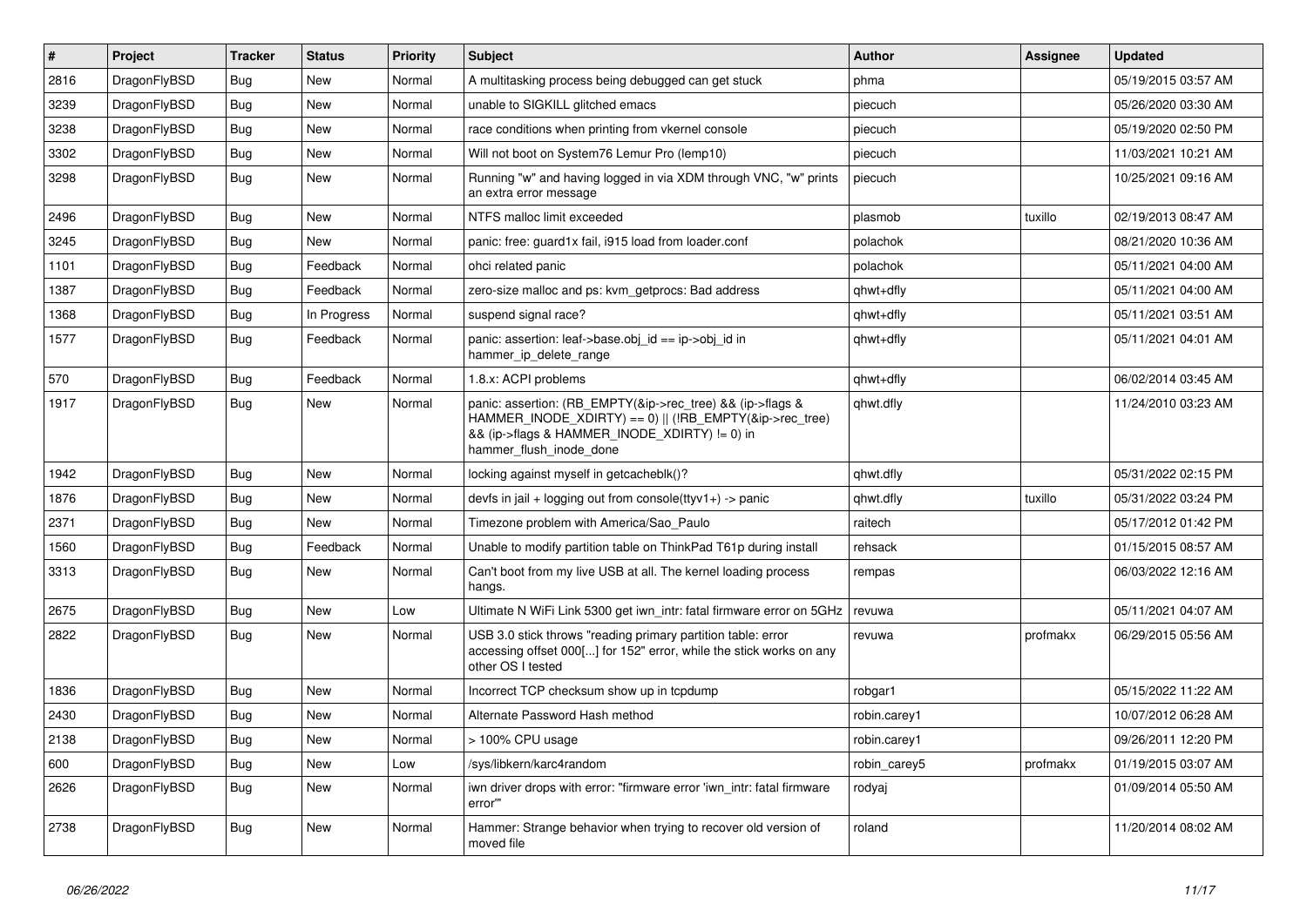| #    | Project      | <b>Tracker</b> | <b>Status</b> | <b>Priority</b> | Subject                                                                                         | Author     | <b>Assignee</b> | <b>Updated</b>      |
|------|--------------|----------------|---------------|-----------------|-------------------------------------------------------------------------------------------------|------------|-----------------|---------------------|
| 3141 | DragonFlyBSD | Bug            | <b>New</b>    | Normal          | dhclient blocks boot process                                                                    | rowo       |                 | 12/16/2018 11:01 AM |
| 2887 | DragonFlyBSD | Bug            | New           | Low             | Missing extattr_namespace_to_string and<br>extattr string to namespace functions                | rubenk     |                 | 02/06/2016 05:09 AM |
| 1489 | DragonFlyBSD | Bug            | Feedback      | Normal          | panic: ufs dirbad: bad dir                                                                      | rumcic     |                 | 03/10/2013 04:34 AM |
| 2080 | DragonFlyBSD | Bug            | New           | Normal          | panic: lockmgr thrd_sleep: called from interrupt, ipi, or hard code<br>section                  | rumcic     |                 | 05/30/2011 05:06 PM |
| 1249 | DragonFlyBSD | Bug            | Feedback      | Normal          | panic: ffs_vfree: freeing free inode                                                            | rumcic     |                 | 03/10/2013 05:13 AM |
| 1218 | DragonFlyBSD | <b>Bug</b>     | In Progress   | Normal          | panic: assertion: $error == 0$ in hammer start transaction                                      | rumcic     |                 | 05/11/2021 04:00 AM |
| 1874 | DragonFlyBSD | <b>Bug</b>     | <b>New</b>    | Normal          | mpd listening on all IPs, accepting only on one                                                 | rumcic     |                 | 05/08/2011 01:01 PM |
| 1873 | DragonFlyBSD | <b>Bug</b>     | <b>New</b>    | Normal          | Panic upon usb mouse detach and reattaching                                                     | rumcic     |                 | 02/01/2011 09:53 AM |
| 1250 | DragonFlyBSD | <b>Bug</b>     | Feedback      | Normal          | Panic upon plugging an USB flash drive into the machine                                         | rumcic     |                 | 03/10/2013 05:17 AM |
| 1580 | DragonFlyBSD | <b>Bug</b>     | Feedback      | Normal          | Panic (Fatal trap 12: page fault while in kernel mode) while playing<br>with pf and netif names | rumcic     |                 | 12/21/2018 01:21 AM |
| 1192 | DragonFlyBSD | Submit         | <b>New</b>    | Normal          | KKASSERTs in sys/kern/uipc_{msg,socket}.c are too strict                                        | rumcic     |                 | 05/11/2021 04:07 AM |
| 2072 | DragonFlyBSD | Bug            | <b>New</b>    | Normal          | Fatal trap 12: stopped at lwkt_send_ipiq3                                                       | rumcic     |                 | 05/17/2011 04:12 AM |
| 1975 | DragonFlyBSD | <b>Bug</b>     | <b>New</b>    | Normal          | Applications seg fault in select() and poll()                                                   | rumcic     |                 | 05/31/2022 02:58 PM |
| 2423 | DragonFlyBSD | <b>Bug</b>     | New           | Urgent          | After multiple panics/locks, hitting KKASSERT in<br>hammer init cursor                          | rumcic     |                 | 09/18/2012 02:28 AM |
| 998  | DragonFlyBSD | Bug            | In Progress   | Normal          | Unconfiguring a vn while it is mounted                                                          | rumcic     | tuxillo         | 05/11/2021 04:00 AM |
| 2316 | DragonFlyBSD | <b>Bug</b>     | New           | Normal          | Ungraceful invalid password handling for adding a new user in the<br>installer                  | rune       |                 | 04/27/2012 11:23 PM |
| 2549 | DragonFlyBSD | <b>Bug</b>     | In Progress   | Normal          | netgraph7: Kernel page fault.                                                                   | russiane39 | nant            | 05/10/2013 11:20 PM |
| 3047 | DragonFlyBSD | Bug            | <b>New</b>    | Normal          | HAMMER critical write error                                                                     | samuel     |                 | 06/19/2019 09:50 AM |
| 2123 | DragonFlyBSD | <b>Bug</b>     | <b>New</b>    | Normal          | hammer is losing files                                                                          | schmir     |                 | 08/30/2011 07:56 PM |
| 1944 | DragonFlyBSD | Bug            | <b>New</b>    | Normal          | panic: backing_object 0xdea7b258 was somehow re-referenced<br>during collapse!                  | sepherosa  |                 | 12/27/2010 02:06 AM |
| 2042 | DragonFlyBSD | Bug            | New           | Normal          | kernel panic, when run boot0cfg                                                                 | sepherosa  |                 | 05/31/2022 03:01 PM |
| 2100 | DragonFlyBSD | <b>Bug</b>     | Feedback      | Normal          | devfs related panic                                                                             | sepherosa  | alexh           | 07/10/2011 02:29 PM |
| 2924 | DragonFlyBSD | Bug            | <b>New</b>    | Normal          | cat -v fails to tag characters in extended table with M- prefix with<br>some locales            | sevan      |                 | 07/11/2016 07:18 AM |
| 2933 | DragonFlyBSD | Submit         | <b>New</b>    | Normal          | Remove unix domain socket support from cat(1)                                                   | sevan      |                 | 08/01/2016 08:10 PM |
| 3160 | DragonFlyBSD | Submit         | In Progress   | Normal          | State the implementation difference in pkill/pgrep manual                                       | sevan      | tuxillo         | 06/03/2022 05:15 PM |
| 2396 | DragonFlyBSD | <b>Bug</b>     | Feedback      | High            | Latest 3.1 development version core dumps while destroying master<br><b>PFS</b>                 | sgeorge    |                 | 01/23/2013 04:10 PM |
| 2347 | DragonFlyBSD | <b>Bug</b>     | Feedback      | High            | Hammer PFSes destroy does not give back full space allocated to<br><b>PFS</b>                   | sgeorge    |                 | 07/19/2012 01:11 AM |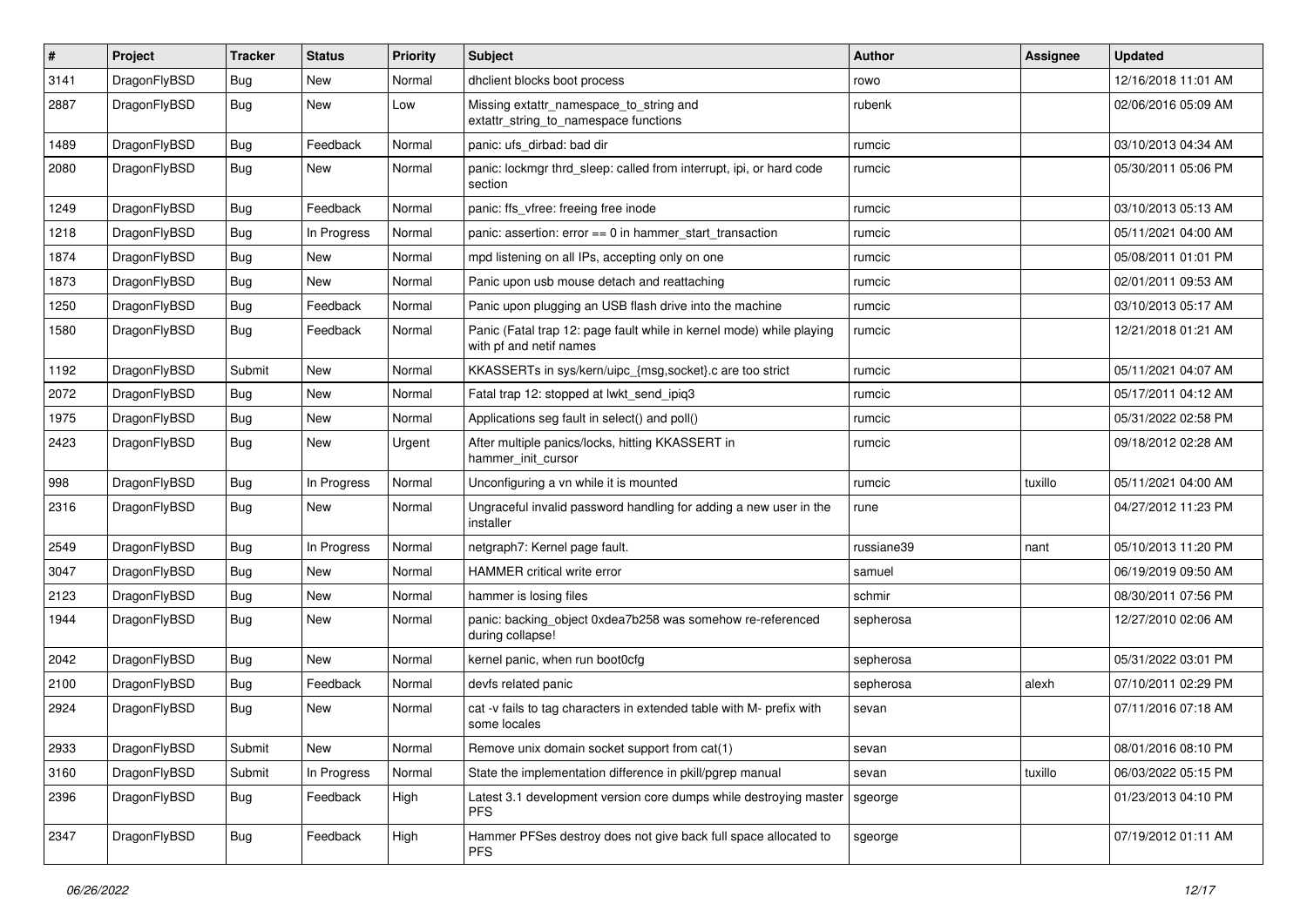| $\vert$ # | Project      | <b>Tracker</b> | <b>Status</b> | <b>Priority</b> | Subject                                                                             | Author     | Assignee | <b>Updated</b>      |
|-----------|--------------|----------------|---------------|-----------------|-------------------------------------------------------------------------------------|------------|----------|---------------------|
| 2124      | DragonFlyBSD | Bug            | <b>New</b>    | Normal          | getty repeating too quickly on port /dev/ttyv0                                      | sgeorge.ml |          | 09/01/2011 04:28 AM |
| 1935      | DragonFlyBSD | Bug            | <b>New</b>    | Normal          | mouse does not work after switching between x and console                           | shamaz     |          | 12/13/2010 10:06 AM |
| 2820      | DragonFlyBSD | <b>Bug</b>     | New           | Normal          | TP-Link USB Wi-Fi adapter cannot be reattached to the system                        | shamaz     |          | 05/22/2015 09:45 PM |
| 1884      | DragonFlyBSD | <b>Bug</b>     | New           | Normal          | System completely freezes while listening music (devbuf: malloc<br>limit exceeded)  | shamaz     |          | 01/24/2011 05:00 PM |
| 2891      | DragonFlyBSD | <b>Bug</b>     | <b>New</b>    | Normal          | Kernel panic in IEEE802.11 related code                                             | shamaz     |          | 05/29/2016 05:49 PM |
| 2863      | DragonFlyBSD | Bug            | <b>New</b>    | Normal          | HAMMER synch tid is zero                                                            | shamaz     |          | 12/12/2015 11:24 PM |
| 1961      | DragonFlyBSD | <b>Bug</b>     | New           | Normal          | Can't create dump from DDB                                                          | shamaz     |          | 01/29/2011 09:02 PM |
| 2141      | DragonFlyBSD | Bug            | <b>New</b>    | Urgent          | loader and/or documentation broken                                                  | sjg        |          | 01/20/2012 10:51 AM |
| 2061      | DragonFlyBSD | <b>Bug</b>     | <b>New</b>    | Normal          | USB keyboard boot panic                                                             | sjg        |          | 05/04/2012 12:20 AM |
| 1786      | DragonFlyBSD | <b>Bug</b>     | New           | Normal          | Calling NULL function pointer initiates panic loop                                  | sjg        |          | 10/11/2010 05:28 PM |
| 1302      | DragonFlyBSD | <b>Bug</b>     | In Progress   | Normal          | Checkpoint regression?                                                              | sjg        | sjg      | 07/10/2013 05:22 PM |
| 1964      | DragonFlyBSD | <b>Bug</b>     | New           | Normal          | iwn (panic assertion : wlan assert serialized)                                      | sjmm.ptr   | josepht  | 02/01/2011 12:57 PM |
| 2936      | DragonFlyBSD | <b>Bug</b>     | <b>New</b>    | Normal          | loader.efi crashes while loading kernel                                             | spaceille  |          | 08/20/2016 06:17 AM |
| 2586      | DragonFlyBSD | <b>Bug</b>     | <b>New</b>    | Normal          | pf: "modulate" state seems problematic                                              | srussell   |          | 09/25/2013 07:36 PM |
| 2077      | DragonFlyBSD | Bug            | <b>New</b>    | Normal          | USB devices conflicting                                                             | srussell   |          | 05/17/2011 05:12 PM |
| 2587      | DragonFlyBSD | <b>Bug</b>     | <b>New</b>    | Normal          | SATA DVD writer not detected by DragonFly                                           | srussell   |          | 09/04/2020 08:55 AM |
| 3129      | DragonFlyBSD | Bug            | New           | High            | Kernel panic with 5.2.0 on A2SDi-4C-HLN4F                                           | stateless  |          | 04/24/2018 12:50 AM |
| 2055      | DragonFlyBSD | <b>Bug</b>     | New           | Normal          | ssh + IPV6 + bridge => connection freezes                                           | steve      |          | 04/24/2011 07:13 PM |
| 2004      | DragonFlyBSD | <b>Bug</b>     | <b>New</b>    | Normal          | LWKT_WAIT_IPIQ panic                                                                | steve      |          | 03/08/2011 05:46 PM |
| 2020      | DragonFlyBSD | <b>Bug</b>     | New           | Low             | Port brcm80211 driver from Linux to DragonFly BSD                                   | studer     |          | 03/05/2011 10:54 PM |
| 2082      | DragonFlyBSD | Bug            | New           | Normal          | dfbsd 2.10.1 amd64 - mc port build error with 'bmake bin-install'                   | sun-doctor |          | 05/25/2011 07:18 PM |
| 243       | DragonFlyBSD | Bug            | Feedback      | Normal          | weird behavior in the shell                                                         | swildner   |          | 05/31/2022 02:51 PM |
| 1913      | DragonFlyBSD | <b>Bug</b>     | New           | Normal          | panic: assertion: ip->flush_state != HAMMER_FST_FLUSH in<br>hammer_flush_inode_core | swildner   |          | 11/20/2010 05:27 PM |
| 2509      | DragonFlyBSD | Bug            | New           | Normal          | Redefinition of DIRBLKSIZ in restore(8)                                             | swildner   |          | 06/04/2022 04:40 AM |
| 1907      | DragonFlyBSD | <b>Bug</b>     | <b>New</b>    | Normal          | Hammer crash in hammer_flusher_flush()                                              | swildner   |          | 11/11/2010 05:07 AM |
| 3217      | DragonFlyBSD | <b>Bug</b>     | <b>New</b>    | Normal          | rescue tools: make install fails if rescue folder doesn't exist                     | t dfbsd    |          | 11/27/2019 08:16 PM |
| 2915      | DragonFlyBSD | Bug            | New           | High            | Hammer mirror-copy problem                                                          | t dfbsd    |          | 08/25/2016 05:28 AM |
| 3205      | DragonFlyBSD | Bug            | Feedback      | High            | Go compiler net test failing                                                        | t dfbsd    | tuxillo  | 05/10/2021 02:45 AM |
| 3036      | DragonFlyBSD | Bug            | New           | Normal          | panic in icmp_redirect_start() ASSERT_IN_NETISR(0)                                  | tautolog   |          | 05/11/2017 07:27 PM |
| 2921      | DragonFlyBSD | Submit         | New           | Normal          | Allow moused to accept userland mouse events                                        | tautolog   |          | 05/11/2021 04:08 AM |
| 3135      | DragonFlyBSD | Submit         | New           | Normal          | Add EVFILT_RECV and EVFILT_SEND                                                     | tautolog   |          | 05/25/2018 09:59 PM |
| 3113      | DragonFlyBSD | Bug            | In Progress   | Urgent          | Booting vKernel fails due being out of swap space                                   | tcullen    |          | 05/11/2021 04:14 AM |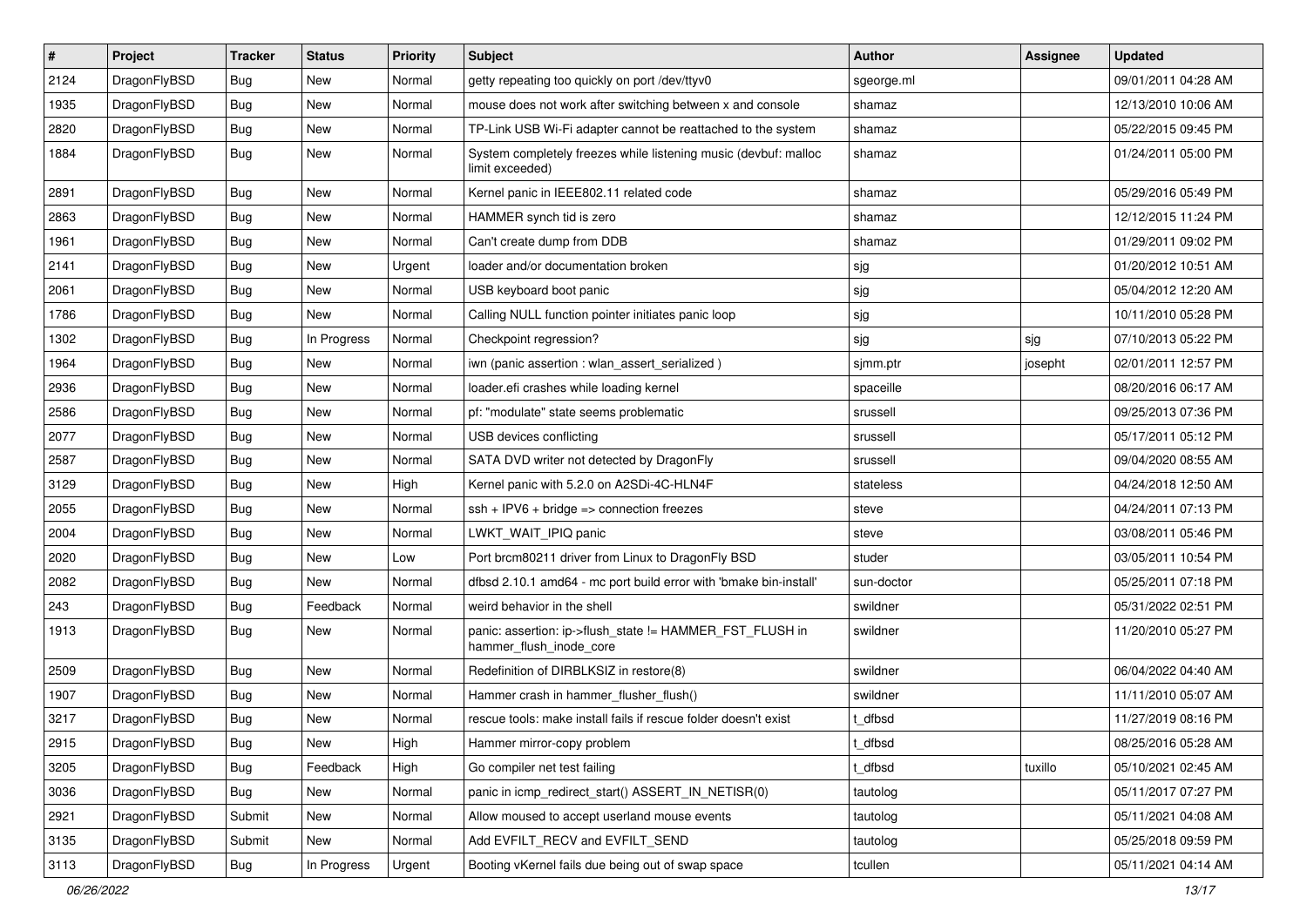| $\pmb{\#}$ | Project      | <b>Tracker</b> | <b>Status</b> | <b>Priority</b> | Subject                                                                                                  | <b>Author</b>     | <b>Assignee</b> | <b>Updated</b>      |
|------------|--------------|----------------|---------------|-----------------|----------------------------------------------------------------------------------------------------------|-------------------|-----------------|---------------------|
| 1127       | DragonFlyBSD | Bug            | Feedback      | Low             | cdrom drive not detected                                                                                 | tgr               | corecode        | 01/15/2015 08:55 AM |
| 2296       | DragonFlyBSD | Bug            | In Progress   | High            | panic: assertion "m->wire count > 0" failed                                                              | thomas.nikolajsen |                 | 08/30/2012 06:09 AM |
| 2436       | DragonFlyBSD | Bug            | New           | Normal          | panic: assertion "lp->lwp_qcpu == dd->cpuid" failed in<br>dfly_acquire_curproc                           | thomas.nikolajsen |                 | 01/23/2013 11:07 AM |
| 2609       | DragonFlyBSD | Bug            | <b>New</b>    | Normal          | master: panic: assertion<br>"LWKT_TOKEN_HELD_ANY(vm_object_token(object))" failed in<br>swp_pager_lookup | thomas.nikolajsen |                 | 11/28/2013 11:36 AM |
| 285        | DragonFlyBSD | <b>Bug</b>     | Feedback      | Low             | interrupt latency with re without ip address configured                                                  | thomas.nikolajsen |                 | 02/20/2014 10:30 AM |
| 1984       | DragonFlyBSD | Bug            | <b>New</b>    | Normal          | hammer mount fails after crash - HAMMER: FIFO record bad head<br>signature                               | thomas.nikolajsen |                 | 03/08/2011 06:57 PM |
| 2459       | DragonFlyBSD | <b>Bug</b>     | Feedback      | Normal          | apic problems with HP Probook 4510s                                                                      | thowe             |                 | 11/27/2021 08:22 AM |
| 3184       | DragonFlyBSD | Bug            | <b>New</b>    | Normal          | tsleep(9) return value when PCATCH specified                                                             | tkusumi           |                 | 04/03/2019 06:49 AM |
| 3142       | DragonFlyBSD | Submit         | New           | Normal          | lib/libdmsg: Unbreak using new API EVP_CIPHER_CTX_new()                                                  | tkusumi           |                 | 07/08/2018 04:18 AM |
| 3316       | DragonFlyBSD | Bug            | New           | Normal          | hammer2_dirent_create() allows creating >1 dirents with the same<br>name                                 | tkusumi           |                 | 06/05/2022 12:35 PM |
| 3312       | DragonFlyBSD | Submit         | <b>New</b>    | Normal          | hammer2: redundant chain modify after chain creation                                                     | tkusumi           |                 | 05/15/2022 01:35 PM |
| 2857       | DragonFlyBSD | Bug            | New           | Normal          | hammer stalls via bitcoin-qt                                                                             | tkusumi           |                 | 11/30/2015 06:52 AM |
| 3269       | DragonFlyBSD | Bug            | In Progress   | Normal          | Is double-buffer'd buf still required by HAMMER2 ?                                                       | tkusumi           |                 | 05/12/2021 04:09 PM |
| 3246       | DragonFlyBSD | Bug            | <b>New</b>    | Normal          | HAMMER2 unable to handle ENOSPC properly                                                                 | tkusumi           |                 | 09/04/2020 11:11 AM |
| 3249       | DragonFlyBSD | Bug            | New           | Normal          | HAMMER2 fsync(2) not working properly                                                                    | tkusumi           |                 | 09/21/2020 07:07 AM |
| 3266       | DragonFlyBSD | Bug            | <b>New</b>    | High            | Filesystems broken due to "KKASSERT(count &<br>TOK_COUNTMASK);"                                          | tkusumi           |                 | 03/15/2021 01:21 PM |
| 2812       | DragonFlyBSD | Bug            | <b>New</b>    | Normal          | Panic on Intel DE3815TYKHE                                                                               | tmorp             |                 | 05/14/2015 03:14 PM |
| 2930       | DragonFlyBSD | Bug            | <b>New</b>    | High            | 'objcache' causes panic during 'nfs readdir'                                                             | tofergus          |                 | 07/26/2016 01:09 PM |
| 2931       | DragonFlyBSD | <b>Bug</b>     | New           | Low             | 'gdb' of 'vkernel' unable to print backtrace                                                             | tofergus          |                 | 07/26/2016 01:51 PM |
| 2473       | DragonFlyBSD | Bug            | New           | Normal          | Kernel crash when trying to up the wpi0 device (Dfly<br>v3.3.0.758.g47388-DEVELOPMENT)                   | tomaz             |                 | 02/24/2014 08:50 AM |
| 1282       | DragonFlyBSD | Bug            | Feedback      | Normal          | panic (trap 12) when booting SMP kernel on Atom 330 (dual core)                                          | tomaz.borstnar    |                 | 05/11/2021 04:00 AM |
| 1579       | DragonFlyBSD | Bug            | Feedback      | Normal          | dfly 2.4.1 does not like HP DL360G4p and Smart Array 6400 with<br><b>MSA20</b>                           | tomaz.borstnar    | tuxillo         | 06/02/2014 02:44 PM |
| 3252       | DragonFlyBSD | Bug            | New           | Normal          | tcsetattr/tcgetattr set errno incorrectly on non-TTY                                                     | tonyc             |                 | 10/26/2020 09:34 PM |
| 806        | DragonFlyBSD | Bug            | Feedback      | Normal          | boot error on MacBook                                                                                    | tralamazza        |                 | 06/04/2022 05:28 AM |
| 3231       | DragonFlyBSD | <b>Bug</b>     | New           | Normal          | wifi drops on 5.8                                                                                        | tse               |                 | 04/06/2020 05:08 AM |
| 3170       | DragonFlyBSD | Bug            | New           | Normal          | repeatable nfsd crash                                                                                    | tse               |                 | 06/11/2020 05:52 AM |
| 3225       | DragonFlyBSD | Bug            | New           | Normal          | nfsd freeze when using gemu                                                                              | tse               |                 | 03/17/2020 11:52 AM |
| 3199       | DragonFlyBSD | Bug            | New           | Normal          | PFS label not found panic                                                                                | tse               |                 | 08/21/2019 03:51 AM |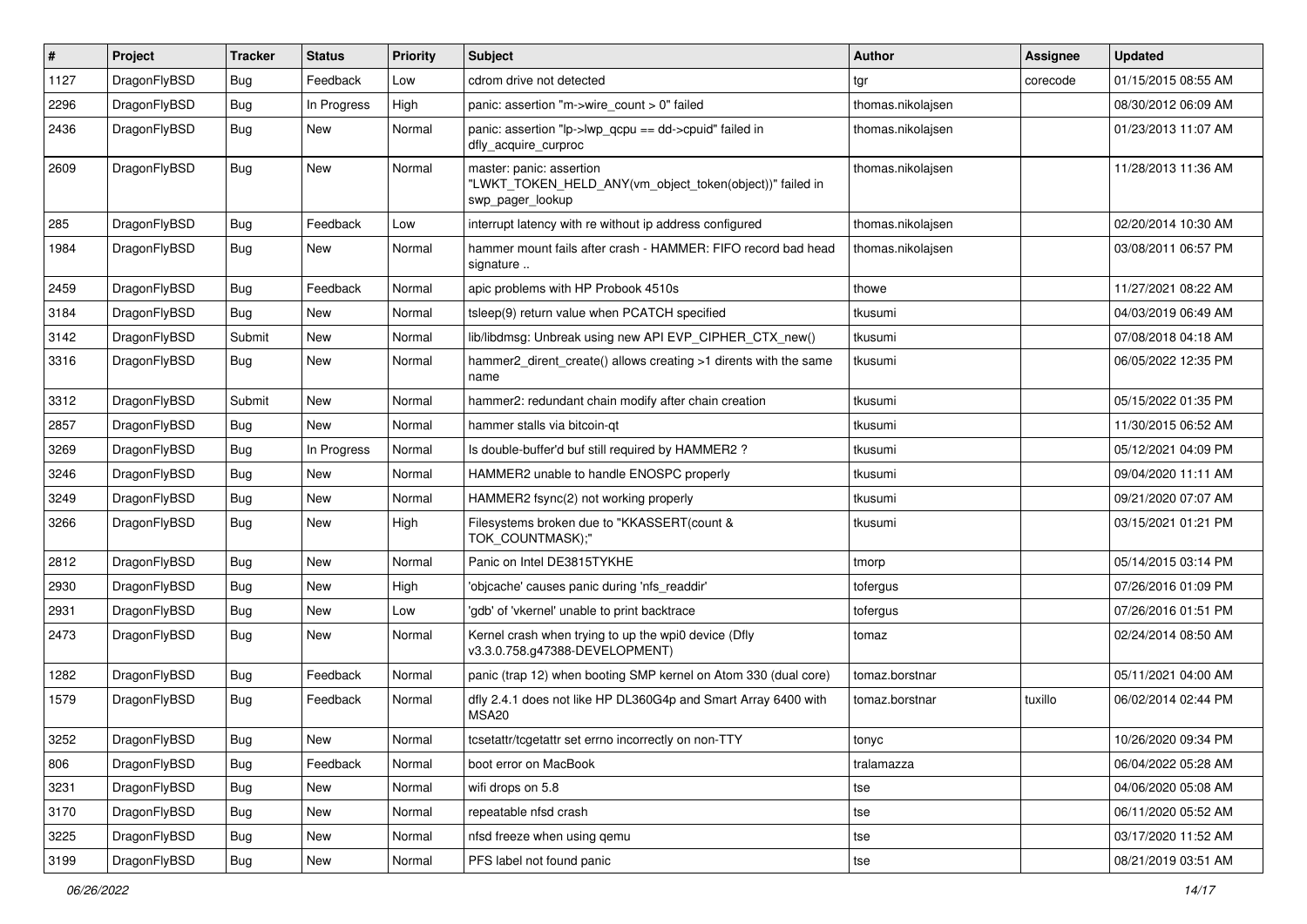| $\sharp$ | Project      | <b>Tracker</b> | <b>Status</b> | <b>Priority</b> | <b>Subject</b>                                                                                            | <b>Author</b> | <b>Assignee</b> | <b>Updated</b>      |
|----------|--------------|----------------|---------------|-----------------|-----------------------------------------------------------------------------------------------------------|---------------|-----------------|---------------------|
| 3197     | DragonFlyBSD | Bug            | New           | Normal          | DragonFly upgrades                                                                                        | tse           |                 | 04/18/2020 04:18 PM |
| 3208     | DragonFlyBSD | Bug            | <b>New</b>    | Normal          | Crash related to nfsd                                                                                     | tse           |                 | 06/11/2020 05:52 AM |
| 2140     | DragonFlyBSD | <b>Bug</b>     | <b>New</b>    | High            | hammer io delallocate panic with 'duplicate entry' message                                                | ttw           |                 | 10/07/2011 12:22 PM |
| 2224     | DragonFlyBSD | <b>Bug</b>     | New           | Normal          | v2.13.0.291.gaa7ec - Panic on fq while installing world                                                   | tuxillo       |                 | 11/18/2011 01:40 AM |
| 3196     | DragonFlyBSD | Bug            | New           | Normal          | test issue after redmine upgrade (2)                                                                      | tuxillo       |                 | 07/05/2019 04:33 AM |
| 1867     | DragonFlyBSD | <b>Bug</b>     | New           | Normal          | it(4) motherboard and fan problems                                                                        | tuxillo       |                 | 07/08/2011 10:48 AM |
| 2282     | DragonFlyBSD | <b>Bug</b>     | In Progress   | Normal          | gdb segfaults with certain corefiles                                                                      | tuxillo       |                 | 01/18/2012 04:40 PM |
| 2631     | DragonFlyBSD | Bug            | In Progress   | Low             | Verify library versioning current with full package build and switch it<br>on (after publishing packages) | tuxillo       |                 | 05/11/2021 04:06 AM |
| 3157     | DragonFlyBSD | Bug            | <b>New</b>    | Normal          | TP-Link UE300 not working in 5.2-RELEASE                                                                  | tuxillo       |                 | 11/15/2018 02:08 PM |
| 2629     | DragonFlyBSD | <b>Bug</b>     | <b>New</b>    | Normal          | Replace gcc44 with llvm34, clang34, and libc++                                                            | tuxillo       |                 | 06/02/2014 02:30 PM |
| 2641     | DragonFlyBSD | <b>Bug</b>     | New           | Normal          | Panic when loading natapci as module                                                                      | tuxillo       |                 | 05/11/2021 03:54 AM |
| 2647     | DragonFlyBSD | Bug            | <b>New</b>    | Normal          | HAMMER panic on 3.6.0                                                                                     | tuxillo       |                 | 05/11/2021 03:54 AM |
| 2638     | DragonFlyBSD | <b>Bug</b>     | Feedback      | High            | Fix machdep.pmap_mmu_optimize                                                                             | tuxillo       |                 | 05/11/2021 04:07 AM |
| 2556     | DragonFlyBSD | <b>Bug</b>     | Feedback      | Normal          | DragonFly v3.5.0.81.gd3479 - Process signal weirdness                                                     | tuxillo       |                 | 12/17/2013 03:48 PM |
| 2495     | DragonFlyBSD | <b>Bug</b>     | New           | High            | DFBSD v3.3.0.960.g553fe7 - ocnt != 0" failed in<br>prop_object_release                                    | tuxillo       |                 | 05/31/2022 04:08 PM |
| 2498     | DragonFlyBSD | <b>Bug</b>     | New           | Normal          | DFBSD v3.2.2-RELEASE - LIST_FIRST(&bp->b_dep) == NULL"<br>failed in vfs_vmio_release                      | tuxillo       |                 | 05/31/2022 04:09 PM |
| 2351     | DragonFlyBSD | Bug            | In Progress   | Normal          | DFBSD v3.1.0.579.g44ccf - Stuck during startup, random freezes                                            | tuxillo       |                 | 04/24/2012 08:21 AM |
| 2345     | DragonFlyBSD | <b>Bug</b>     | In Progress   | Normal          | DFBSD v3.1.0.457.gd679f - NFS panic on diskless station                                                   | tuxillo       |                 | 04/07/2012 05:22 PM |
| 1959     | DragonFlyBSD | <b>Bug</b>     | <b>New</b>    | Normal          | DFBSD v2.9.1.422.gc98f2 - Panic during boot - IPv6 and PF                                                 | tuxillo       |                 | 01/13/2011 03:37 AM |
| 2171     | DragonFlyBSD | <b>Bug</b>     | New           | Normal          | DFBSD v2.13.0.151.gdc8442 - panic: assertion "(*ptep &<br>$(PG$ MANAGED $ PG_V\rangle$ ) == PG_V"         | tuxillo       |                 | 11/04/2011 05:06 PM |
| 2166     | DragonFlyBSD | Bug            | <b>New</b>    | Normal          | DFBSD v2.13.0.109.g05b9d - Strange lockups                                                                | tuxillo       |                 | 10/29/2011 11:20 AM |
| 2129     | DragonFlyBSD | Bug            | New           | Normal          | DFBSD v2.11.0.661.gf9438 i386 - panic: lockmgr thrd_sleep                                                 | tuxillo       |                 | 09/05/2011 09:49 AM |
| 2084     | DragonFlyBSD | Bug            | New           | Normal          | DFBSD v2.11.0.242.g4d317 - panic: zone: entry not free                                                    | tuxillo       |                 | 07/03/2012 01:23 AM |
| 2078     | DragonFlyBSD | Bug            | New           | Normal          | DFBSD i386 v2.11.0.201.g3ed2f - Panic during installworld into a<br>vn0 device                            | tuxillo       |                 | 05/19/2011 07:50 PM |
| 1332     | DragonFlyBSD | <b>Bug</b>     | Feedback      | Normal          | DFBSD 2.2 - Booting usbcdrom/usbsticks on thinkpad hangs on<br>"BTX Halted"                               | tuxillo       |                 | 05/11/2021 04:00 AM |
| 2283     | DragonFlyBSD | <b>Bug</b>     | New           | Normal          | DFBSD DragonFly v2.13.0.957.g4f459 - pmap release: page<br>should already be gone 0xc27120bc              | tuxillo       |                 | 01/23/2012 03:03 AM |
| 2630     | DragonFlyBSD | <b>Bug</b>     | New           | Normal          | Bring in latest iconv fixes from FreeBSD10 as well as csmapper<br>updates                                 | tuxillo       |                 | 05/11/2021 03:54 AM |
| 2636     | DragonFlyBSD | Bug            | Feedback      | Low             | Add -x flag to iostat (a la solaris)                                                                      | tuxillo       |                 | 05/11/2021 04:07 AM |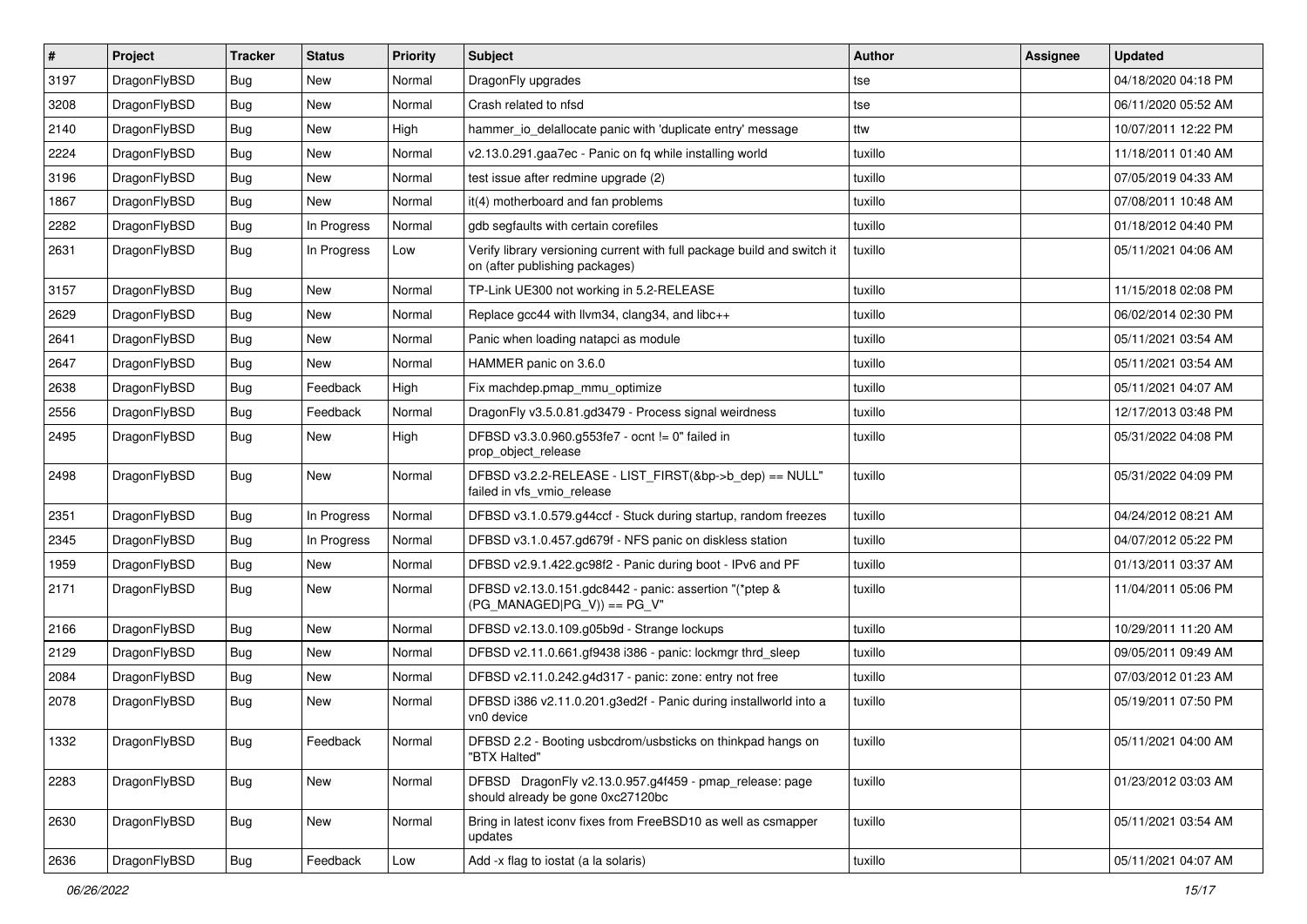| #    | Project      | <b>Tracker</b> | <b>Status</b> | <b>Priority</b> | <b>Subject</b>                                                                                | <b>Author</b>    | Assignee  | <b>Updated</b>      |
|------|--------------|----------------|---------------|-----------------|-----------------------------------------------------------------------------------------------|------------------|-----------|---------------------|
| 1819 | DragonFlyBSD | <b>Bug</b>     | In Progress   | Low             | truss - Major revamping task list                                                             | tuxillo          | tuxillo   | 11/27/2021 08:45 AM |
| 2358 | DragonFlyBSD | Bug            | In Progress   | Normal          | DFBSD v3.0.2.32.g928ca - panic: hammer: insufficient undo FIFO<br>space!                      | tuxillo          | tuxillo   | 05/10/2021 02:50 AM |
| 3314 | DragonFlyBSD | Bug            | <b>New</b>    | Normal          | Bring virtio_console(4) from FreeBSD                                                          | tuxillo          | tuxillo   | 05/29/2022 08:24 AM |
| 3295 | DragonFlyBSD | Bug            | In Progress   | Normal          | Adapt devel/libvirt for nvmm                                                                  | tuxillo          | tuxillo   | 11/03/2021 04:56 PM |
| 2828 | DragonFlyBSD | Bug            | New           | High            | On AMD APUs and Bulldozer CPUs, the machdep.cpu_idle_hlt<br>sysctl should be 3 by default     | vadaszi          | vadaszi   | 05/11/2021 04:07 AM |
| 293  | DragonFlyBSD | Bug            | Feedback      | Low             | Various updates to the handbook                                                               | victor           | victor    | 03/10/2013 04:46 AM |
| 2154 | DragonFlyBSD | Bug            | <b>New</b>    | Normal          | vkernel copyout() doesn't return EFAULT on error                                              | vsrinivas        |           | 10/20/2011 03:53 AM |
| 2136 | DragonFlyBSD | Bug            | New           | Normal          | socketpair() doesn't free file descriptors on copyout failure                                 | vsrinivas        |           | 04/05/2013 09:13 AM |
| 2085 | DragonFlyBSD | Bug            | <b>New</b>    | Normal          | panic: assertion: (m->flags & PG_MAPPED) == 0 in<br>vm_page_free_toq                          | vsrinivas        |           | 06/10/2011 07:48 AM |
| 1861 | DragonFlyBSD | Bug            | <b>New</b>    | Normal          | panic via kprintf (lockmgr called in a hard section)                                          | vsrinivas        |           | 10/11/2010 12:56 AM |
| 1661 | DragonFlyBSD | Bug            | In Progress   | Normal          | panic on password entry mount smb filesystem                                                  | vsrinivas        |           | 11/27/2021 08:29 AM |
| 2490 | DragonFlyBSD | Bug            | New           | Normal          | nmalloc should color addresses to avoid cache bank conflictsw                                 | vsrinivas        |           | 06/10/2014 05:51 AM |
| 2489 | DragonFlyBSD | <b>Bug</b>     | New           | Normal          | nmalloc doesn't cache VA for allocations > 8KB                                                | vsrinivas        |           | 06/10/2014 05:51 AM |
| 2360 | DragonFlyBSD | <b>Bug</b>     | In Progress   | Normal          | Wishlist: virtio driver import                                                                | vsrinivas        |           | 06/04/2022 04:16 AM |
| 2081 | DragonFlyBSD | Bug            | Feedback      | Normal          | Panic on device "detach" / "failure"                                                          | vsrinivas        |           | 02/29/2012 07:11 AM |
| 2071 | DragonFlyBSD | <b>Bug</b>     | New           | High            | Panic on assertion: $(int)(flag->seq - seq) > 0$ in hammer flusher flush<br>after inode error | vsrinivas        |           | 06/12/2011 07:59 AM |
| 1744 | DragonFlyBSD | Bug            | In Progress   | Normal          | HAMMER fsstress panic in hammer setup child callback                                          | vsrinivas        |           | 05/11/2021 04:05 AM |
| 1749 | DragonFlyBSD | <b>Bug</b>     | In Progress   | Normal          | HAMMER fsstress panic in hammer_flush_inode_core<br>'ip->flush_state != HAMMER_FST_FLUSH'     | vsrinivas        |           | 05/11/2021 04:06 AM |
| 2113 | DragonFlyBSD | <b>Bug</b>     | New           | Normal          | nmalloc threaded program fork leak                                                            | vsrinivas        | vsrinivas | 08/11/2011 07:25 PM |
| 1185 | DragonFlyBSD | <b>Bug</b>     | New           | High            | need a tool to merge changes into /etc                                                        | wa1ter           |           | 02/18/2014 06:02 AM |
| 3124 | DragonFlyBSD | Bug            | <b>New</b>    | High            | DragonFlyBSD 5.0.2 with Hammer2 with UEFI install doesn't boot                                | wiesl            |           | 06/18/2019 05:07 AM |
| 2886 | DragonFlyBSD | <b>Bug</b>     | New           | Normal          | dragonfly mail agent: sending a testmail causes high system load                              | worf             |           | 02/05/2016 05:53 AM |
| 2252 | DragonFlyBSD | <b>Bug</b>     | New           | Low             | snd_hda not useable if loaded via /boot/loader.conf                                           | xbit             | swildner  | 12/14/2011 12:23 AM |
| 2287 | DragonFlyBSD | Bug            | New           | Normal          | HAMMER(ROOT) Illegal UNDO TAIL signature at<br>300000001967c000                               | v0n3t4n1         |           | 11/07/2018 01:22 AM |
| 2840 | DragonFlyBSD | <b>Bug</b>     | New           | Normal          | wrong voltage is reported                                                                     | yellowrabbit2010 |           | 09/11/2015 06:09 PM |
| 2797 | DragonFlyBSD | Bug            | In Progress   | Low             | vkernels with & without machdep.pmap_mmu_optimize                                             | yellowrabbit2010 |           | 11/27/2021 08:06 AM |
| 604  | DragonFlyBSD | <b>Bug</b>     | In Progress   | Normal          | 1.8.1-RELEASE - clock runs fast on mainboard ASUS P5A-B                                       | yeti             |           | 05/11/2021 03:55 AM |
| 2585 | DragonFlyBSD | <b>Bug</b>     | New           | Normal          | Dfly 3.4.3 on ESXi 5.1, HP Smart Array P410 passthrough<br>recognised, but not functioning    | yggdrasil        | swildner  | 05/09/2022 08:14 AM |